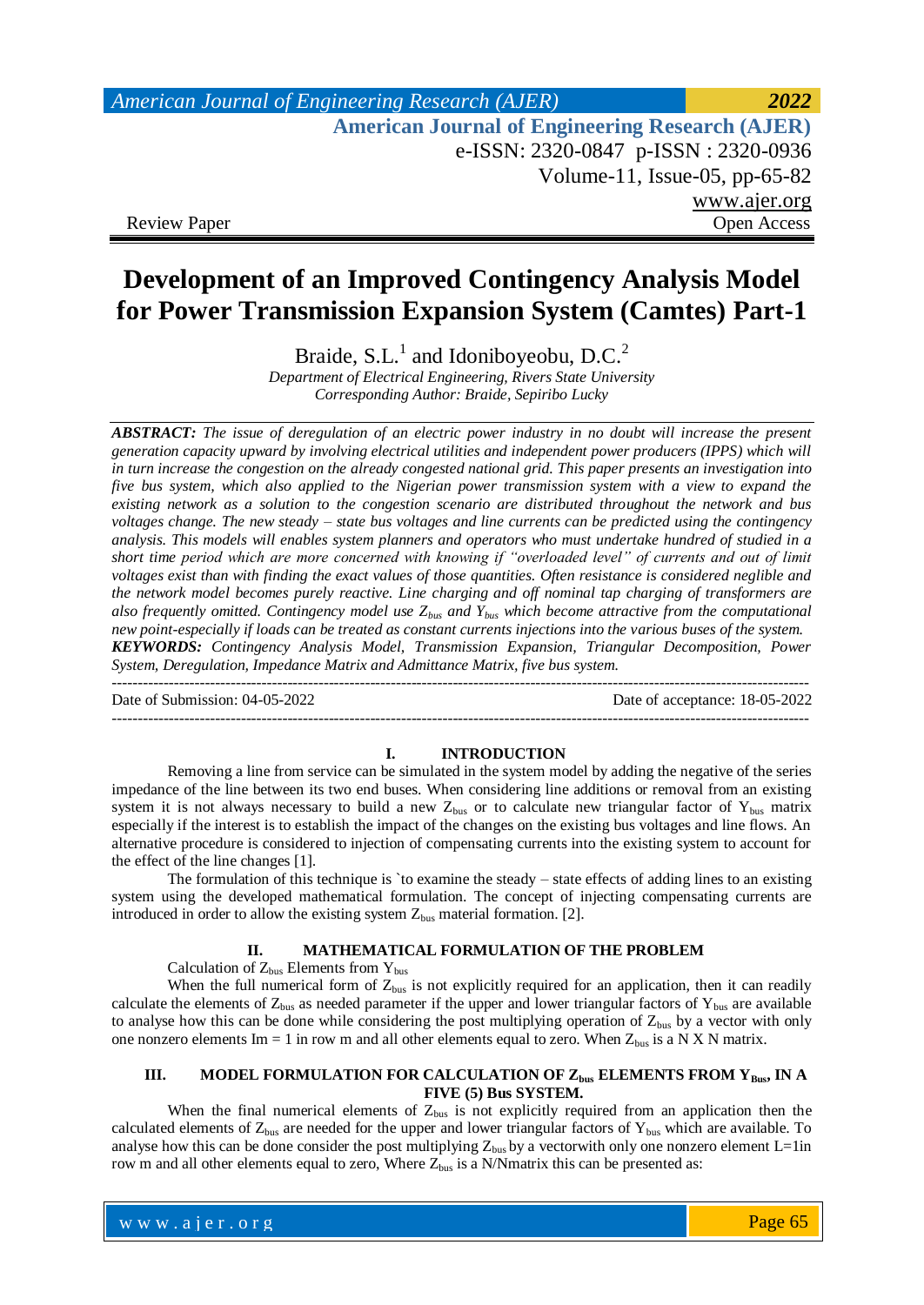1 
$$
\begin{vmatrix} 2 \\ 2 \\ 2 \\ 2 \end{vmatrix} = \begin{vmatrix} 2 \\ 2 \\ 2 \end{vmatrix} = \begin{vmatrix} 2 \\ 2 \\ 2 \end{vmatrix} = \begin{vmatrix} 2 \\ 2 \\ 2 \end{vmatrix} = \begin{vmatrix} 2 \\ 2 \\ 2 \end{vmatrix} = \begin{vmatrix} 2 \\ 2 \\ 2 \end{vmatrix} = \begin{vmatrix} 2 \\ 2 \\ 2 \end{vmatrix} = \begin{vmatrix} 2 \\ 2 \\ 2 \end{vmatrix} = \begin{vmatrix} 2 \\ 2 \\ 2 \end{vmatrix} = \begin{vmatrix} 2 \\ 2 \\ 2 \end{vmatrix} = \begin{vmatrix} 2 \\ 2 \\ 2 \end{vmatrix} = \begin{vmatrix} 2 \\ 2 \\ 2 \end{vmatrix} = \begin{vmatrix} 2 \\ 2 \\ 2 \end{vmatrix} = \begin{vmatrix} 2 \\ 2 \\ 2 \end{vmatrix} = \begin{vmatrix} 2 \\ 2 \\ 2 \end{vmatrix} = \begin{vmatrix} 2 \\ 2 \\ 2 \end{vmatrix} = \begin{vmatrix} 2 \\ 2 \\ 2 \end{vmatrix} = \begin{vmatrix} 2 \\ 2 \\ 2 \end{vmatrix} = \begin{vmatrix} 2 \\ 2 \\ 2 \end{vmatrix} = \begin{vmatrix} 2 \\ 2 \\ 2 \end{vmatrix} = \begin{vmatrix} 2 \\ 2 \\ 2 \end{vmatrix} = \begin{vmatrix} 2 \\ 2 \end{vmatrix} = \begin{vmatrix} 2 \\ 2 \end{vmatrix} = \begin{vmatrix} 2 \\ 2 \end{vmatrix} = \begin{vmatrix} 2 \\ 2 \end{vmatrix} = \begin{vmatrix} 2 \\ 2 \end{vmatrix} = \begin{vmatrix} 2 \\ 2 \end{vmatrix} = \begin{vmatrix} 2 \\ 2 \end{vmatrix} = \begin{vmatrix} 2 \\ 2 \end{vmatrix} = \begin{vmatrix} 2 \\ 2 \end{vmatrix} = \begin{vmatrix} 2 \\ 2 \end{vmatrix} = \begin{vmatrix} 2 \\ 2 \end{vmatrix} = \begin{vmatrix} 2 \\ 2 \end{vmatrix} = \begin{vmatrix} 2 \\ 2 \end{vmatrix} = \begin{vmatrix} 2 \\ 2 \end{vmatrix} = \begin{vmatrix} 2 \\ 2 \end{vmatrix} = \begin{vmatrix} 2 \\ 2 \end{vmatrix} = \begin{vmatrix} 2 \\ 2 \end{vmatrix} = \begin{vmatrix} 2 \\ 2 \
$$

Thus in post multiplying  $Z_{bus}$  by the vector shown in the mth column matrix operation which are called the vector  $Z_{bus}^{(m)}$  that is;

$$
Z_{bus}^{(m)} \triangleq \begin{bmatrix} column & 1 & \begin{bmatrix} Z_{1m} \\ Z_{2m} \end{bmatrix} \\ \begin{bmatrix} 2 & | & Z_{2m} \\ 0 & | & | & \vdots \\ 0 & | & Z_{mx} \end{bmatrix} \end{bmatrix} = \begin{bmatrix} 2 & | & Z_{1m} \\ | & | & Z_{mn} \\ | & | & Z_{mn} \\ | & | & \vdots \\ | & | & \ddots \\ | & | & | & \ddots \\ | & | & | & \ddots \end{bmatrix}
$$
 (2)

Since the product of  $Y_{bus}$  and  $Z_{bus}$  are equals to unit matrix then; it becomes

$$
Y_{bus} Z_{bus} \begin{bmatrix} 0 \\ 0 \\ \vdots \\ 1_m \\ \vdots \\ 0 \end{bmatrix} = Y_{bus} Z \begin{bmatrix} 0 \\ 0 \\ \vdots \\ 1_m \\ \vdots \\ 0 \end{bmatrix} \tag{3}
$$

Similarly, if the lower-triangular matrix 'L' and the upper-triangular matrix 'U' of  $Y_{bus}$  are available, then equation  $-4$  can be written as;

$$
LUZ \begin{bmatrix} 0 \\ 0 \\ \vdots \\ 0 \end{bmatrix}
$$
\n(4)\n
$$
\begin{bmatrix} 0 \\ 0 \\ \vdots \\ 1 \\ \vdots \\ 0 \end{bmatrix}
$$

It is important to note that the elements in the column vector  $Z_{bus}^{(m)}$  can be found in equation (4) by forward elimination and back substitution operation, if only some of the elements of  $Z_{bus}^{(m)}$  are required then the calculations can then be reduced accordingly. Suppose it is required to generate  $Z_{33}$  and  $Z_{43}$  of  $Z_{bus}$  for a four-bus system, while using convenient notation for the elements of L and U given as;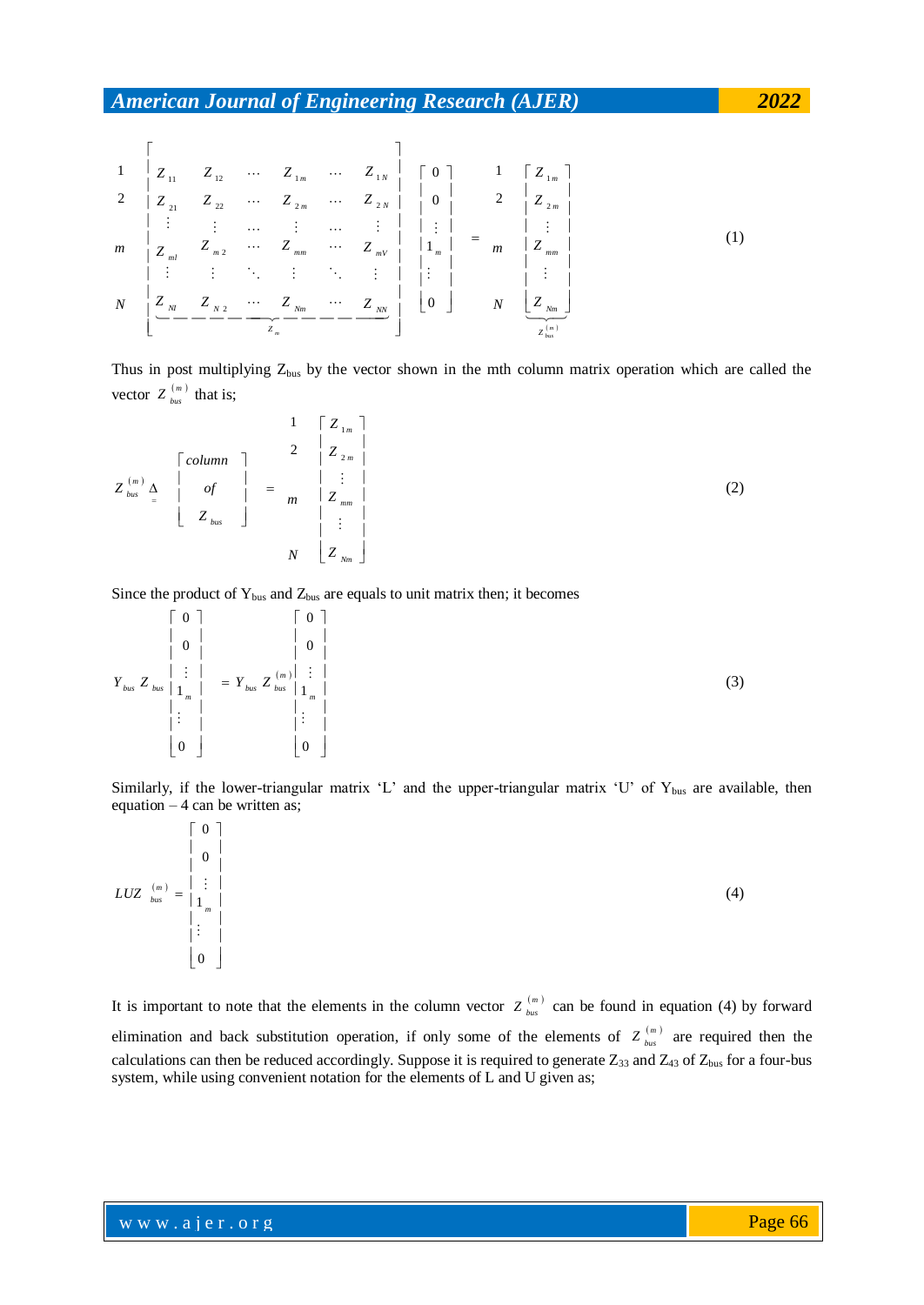$$
\begin{vmatrix}\n1_{11} & \cdots & \cdots & \begin{vmatrix}\n1 & U_{12} & U_{13} & U_{14}\n\end{vmatrix} & \begin{vmatrix}\nZ_{13} & \cdots & \begin{vmatrix}\n0 \\
1_{21} & 1_{22} & \cdots & \begin{vmatrix}\n\end{vmatrix} & \begin{vmatrix}\n1 & U_{12} & U_{13} & U_{14}\n\end{vmatrix} & \begin{vmatrix}\nZ_{13} & \cdots & \begin{vmatrix}\n0 \\
1_{31} & 1_{32} & 1_{33} & \cdots & \begin{vmatrix}\n\end{vmatrix} & \begin{vmatrix}\n\cdots & \cdots & \begin{vmatrix}\n1 & U_{34} & \cdots & \begin{vmatrix}\nZ_{33} & \cdots & \begin{vmatrix}\nZ_{34} & \cdots & \begin{vmatrix}\nZ_{35} & \cdots & \begin{vmatrix}\nZ_{35} & \cdots & \begin{vmatrix}\nZ_{35} & \cdots & \begin{vmatrix}\nZ_{35} & \cdots & \begin{vmatrix}\nZ_{35} & \cdots & \begin{vmatrix}\nZ_{35} & \cdots & \begin{vmatrix}\nZ_{35} & \cdots & \begin{vmatrix}\nZ_{35} & \cdots & \begin{vmatrix}\nZ_{35} & \cdots & \begin{vmatrix}\nZ_{35} & \cdots & \begin{vmatrix}\nZ_{35} & \cdots & \begin{vmatrix}\nZ_{35} & \cdots & \begin{vmatrix}\nZ_{35} & \cdots & \begin{vmatrix}\nZ_{35} & \cdots & \begin{vmatrix}\nZ_{35} & \cdots & \begin{vmatrix}\nZ_{35} & \cdots & \begin{vmatrix}\nZ_{35} & \cdots & \begin{vmatrix}\nZ_{35} & \cdots & \begin{vmatrix}\nZ_{35} & \cdots & \begin{vmatrix}\nZ_{35} & \cdots & \begin{vmatrix}\nZ_{35} & \cdots & \begin{vmatrix}\nZ_{35} & \cdots & \begin{vmatrix}\nZ_{35} & \cdots & \begin{vmatrix}\nZ_{35} & \cdots & \begin{vmatrix}\nZ_{35} & \cdots & \begin{vmatrix}\nZ_{35} & \cdots & \begin{vmatrix}\nZ_{35} & \cdots & \begin{vmatrix}\nZ_{35} & \cdots & \begin{vmatrix}\
$$

Evidently, it can be solve using this equation for  $Z_{\text{bus}}^{(m)}$  in two steps as follows:

1 . . . *x* 0 11 1 1 1 . . *x* 0 21 22 2 1 1 1 . *x* 1 31 32 33 3 1 1 1 1 *x* 0 41 42 43 44 4 or 1 *u u u Z x* 12 13 14 13 1 . 1 *u u Z x* Where; 23 24 23 2 (6) . . 1 *u Z x* 33 34 3 . . . 1 *Z x* 43 4 3 *bus Z* 

 $Z_{bus}$ 

 $\overline{\phantom{a}}$ 

 $\overline{\phantom{a}}$  $\overline{\phantom{a}}$ 

By forward substitution equation (6) yields as;

$$
x_1 = 0, x_2 = 0, x_3 = \frac{1}{1_{33}} \quad x_4 = \frac{-1_{43}}{1_{44} 1_{33}}
$$
 (7)

By back substitution of this results into equation (7) in order to find the required elements of column 3 of  $Z_{bus}$  $Z_{43} = x_4$  $Z_{33} = x_1 - u_{34}Z_{43}$  (8)

That is, if all elements of 
$$
Z_{bus}^{(m)}
$$
 are required, then the operations can be continued following the calculation

process as;  $Z_{23} = x_2 - u_{23}Z_{33} - u_{24}Z_{43}$  $Z_{13} = x_1 - u_{12}Z_{23} - u_{13}Z_{33} - u_{14}Z_{43}$  (9)

The computational effort in generating the required elements can be reduced by judiciously choosing the numbers.

However it is necessary to evaluate the terms  $(Z_{im} - Z_{in})$  involving difference between column (m) and (n) of  $Z_{bus}$ . If the elements of  $Z_{bus}$  are not available explicitly, then it is possible to calculate the required differences by solving system of equations given as;

 $(m-n)$  $\overline{\phantom{a}}$  $\overline{\phantom{a}}$  $\overline{\phantom{a}}$  $\overline{\phantom{a}}$  $\overline{\phantom{a}}$  $\overline{\phantom{a}}$  $\overline{\phantom{a}}$  $\overline{\phantom{a}}$  $\overline{\phantom{a}}$ J  $\overline{\phantom{a}}$ L  $\mathbf{r}$  $\mathbf{r}$  $\mathbf{r}$  $\mathbf{r}$  $\mathsf{L}$  $\mathsf{L}$  $\mathsf{L}$  $\mathsf{L}$ L  $\mathsf{L}$  $\overline{a}$  $(-n)$  = 0 1 1  $\boldsymbol{0}$  $\langle \rangle$  $\vdots$  $\vdots$ *n*  $\frac{LUZ^{(m-n)}}{b^{us}} = \begin{bmatrix} 1 \ \vdots \ 1 \end{bmatrix}$  (10)

(5)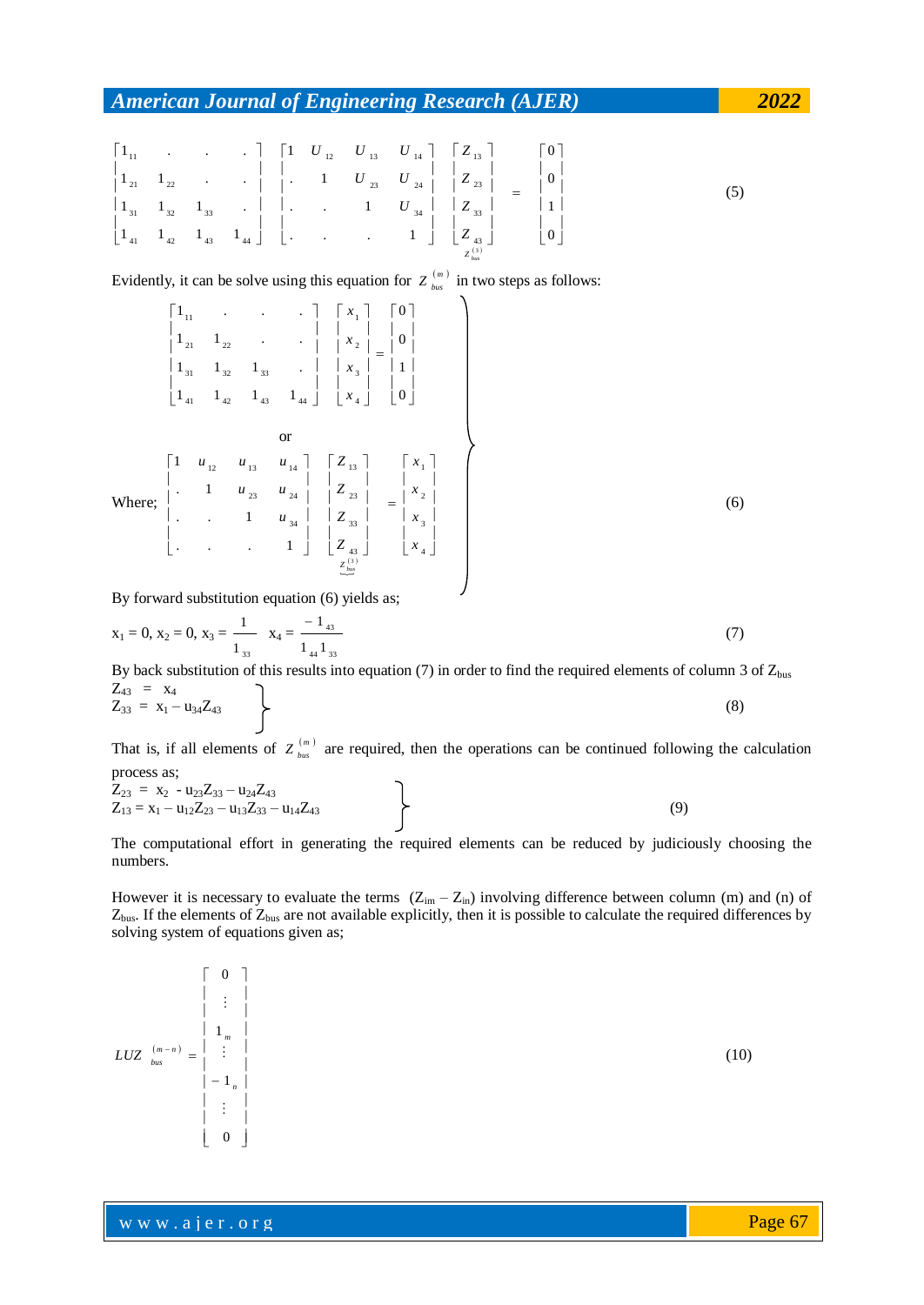Where;  $Z_{bus}^{(m-n)} = Z_{bus}^{(m)} - Z_{bus}^{(n)}$  is the vector formed by subtracting column (n) from column (m) of  $Z_{bus}$  and I<sub>m</sub> and  $1_m = 1$  in row m and  $-1_n = -1$  in row n of the vector column.

#### **IV. ADDING AND REMOVING MULTIPLE LINES CONSIDERATION**

Considering line additions or removals from an existing system it is not always necessary to build a new  $Z_{bus}$  to calculate new triangular factors for instance if the only interest is to establish the impact of the changes on the existing bus voltages and flows then an alternative procedure is to consider the injection of compensating currents into the existing system to account for the effect of the line changes. To express this mathematically the basic concepts can be considered by adding to the lines of impedances  $Z_a$  and  $Z_b$  to an existing system with known  $Z_{bus}$ . This means that we can consider three or more lines addition. [3].

Suppose the impedance  $Z_a$  and  $Z_b$  are to be added between buses m-n and p-q respectively, as referred to figure 1 then assume that the bus voltages  $V_1, V_2, ..., V_N$  are produced in the original system (without  $Z_a$  and  $Z_b$ ) by the current injections  $I_1I_2...I_n$  which are known and that this injection are fixed value and therefore are unaffected by the addition of  $Z_a$  and  $Z_b$  on a phase basis that the bus impedance equations for the original system are then given as:

 *n p p n m i NN qq qN nN m N lm Nq qq pq nq m q lq Nn qn pn nn m n Nm qm pm nm m m lm Nl ql pl nl m l N q p n m I I I I I I Z Z Z Z Z Z Z Z Z Z Z Z Z Z Z Z Z Z Z Z Z Z Z Z Z V Z Z Z Z N q p n m V V V V V V V* <sup>1</sup> 1 <sup>11</sup> ln (11)

Figure 1(a): System Independence matrix

Figure 1(b): System voltages due to current injecton



Now in order to determine the changes in the bus voltage due to adding the two new line impedances. Let  $V =$  $(V_1, V_2, \ldots, V_N)$ <sup>T</sup> denoted as the vector of bus voltages which apply after  $Z_a$  and  $Z_b$  are been added. The voltage change at a typical bus (K) is then given as:  $\Delta V_k = V_k^{\frac{1}{k}} - V_k$  $(12)$ 

$$
\Delta V_k = V_{k} - V_{k} \tag{12}
$$

The currents I<sub>a</sub> and I<sub>b</sub> in the added branch impedance  $Z_a$  and  $Z_b$  are related to the new bus voltages by the equations given as;

$$
Z_{a} I_{a} = V_{m}^{1} - V_{n}^{1}, \text{ and } Z_{b} I_{b} = V_{p}^{1} - V_{q}^{1}
$$
 (13)

www.ajer.org w w w . a j e r . o r g

 $Z_{bus}$ (Original system) N 2 1  $\frac{1}{1}$  $1<sub>2</sub>$  $V_N$   $\longleftarrow$   $1_N$  $\overline{V}_2$  $V_{1}$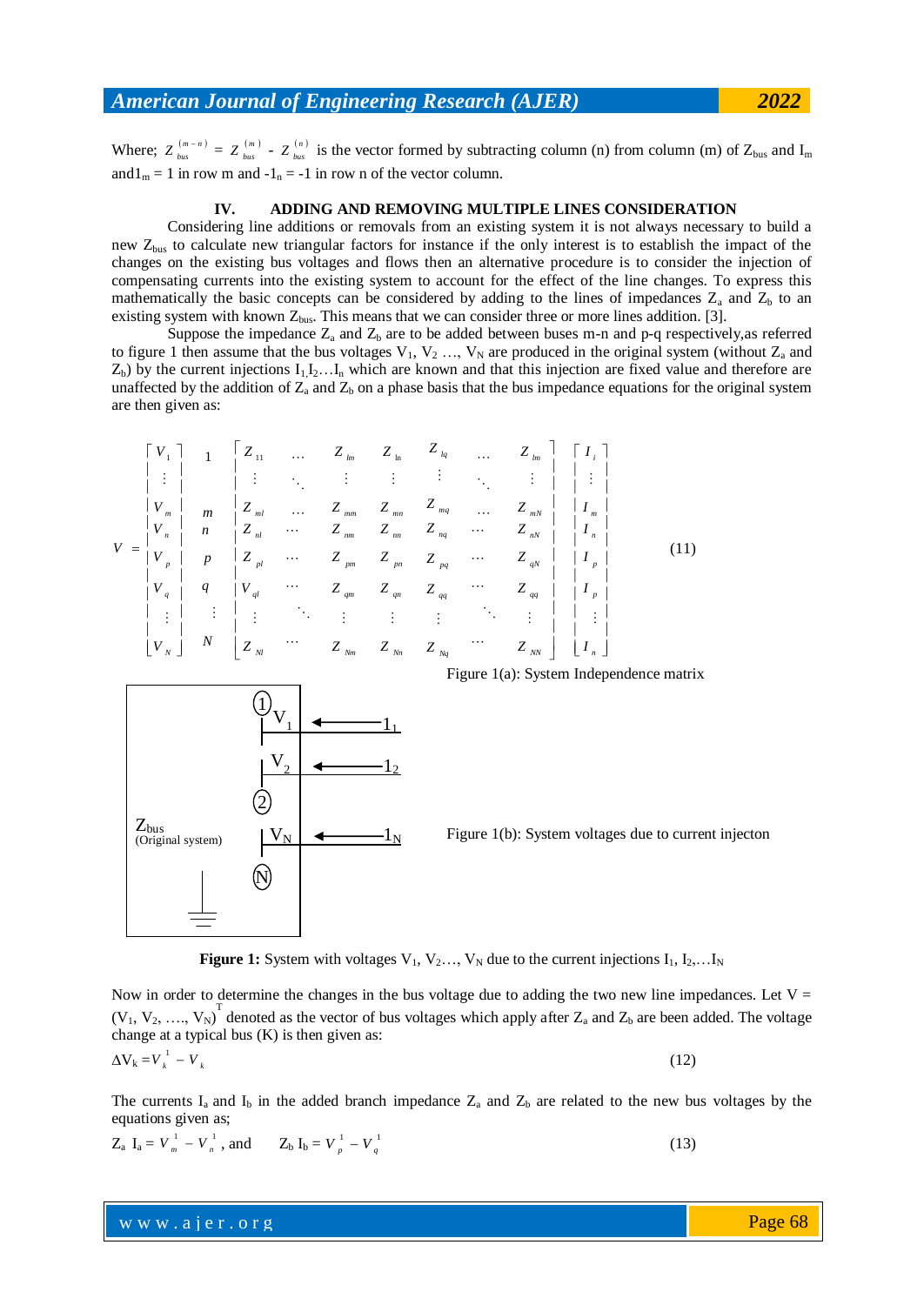Figure 2(a): Shows the branch currents flowing into bus (m) to bus (n) from bus (p) to bus (q).This can be rewritten as equation 13 in the vector-matrix form given as:



Figure 2: Shows original system with voltages  $V^1$  changed to  $V^1$  by adding in figure 2(a) impedance  $Z_a$  and  $Z_b$ while figure 2(b) equivalent compensating current injections.

#### **From Vector Matrix Form given as:**

$$
\begin{vmatrix} Z & 0 & | & [I_a] \\ 0 & Z_b \end{vmatrix} = \begin{vmatrix} a & 0 & \cdots & 1 & -1 & 0 & 0 & \cdots & 0 \\ 0 & 0 & 0 & 1 & -1 & \cdots & 0 \end{vmatrix} \begin{vmatrix} V_1^1 \\ V_2^1 \\ V_3^1 \\ V_4^1 \\ V_5^1 \end{vmatrix} = A_c V^1
$$
 (14)

Where  $A_c$  is the branch to node incidence matrix, which shows that the incidence of two new branches to the nodes of the system then the new branch currents  $I_a$  and  $I_b$  have the same effect on the voltages of the original system as two sets of injected currents -I<sub>a</sub> at bus (p), I<sub>b</sub> at bus (q), as shown in Figure 2 (b). This the equivalent current injections combine with the actual current injections into the original system to produce the bus voltages  $V_1, V_2, \ldots, V_N$  the same as if the branch impedances  $Z_a$  and  $Z_b$  had been actually added to the network. In other words currents  $1_a$  and  $1_b$  arecompensate for not modifying  $Z_{bus}$  of the original system to include  $Z_a$  and  $Z_b$  on this account, they are called compensating currents [5].

It can be express using the compensating currents in vector-matrix form as follows: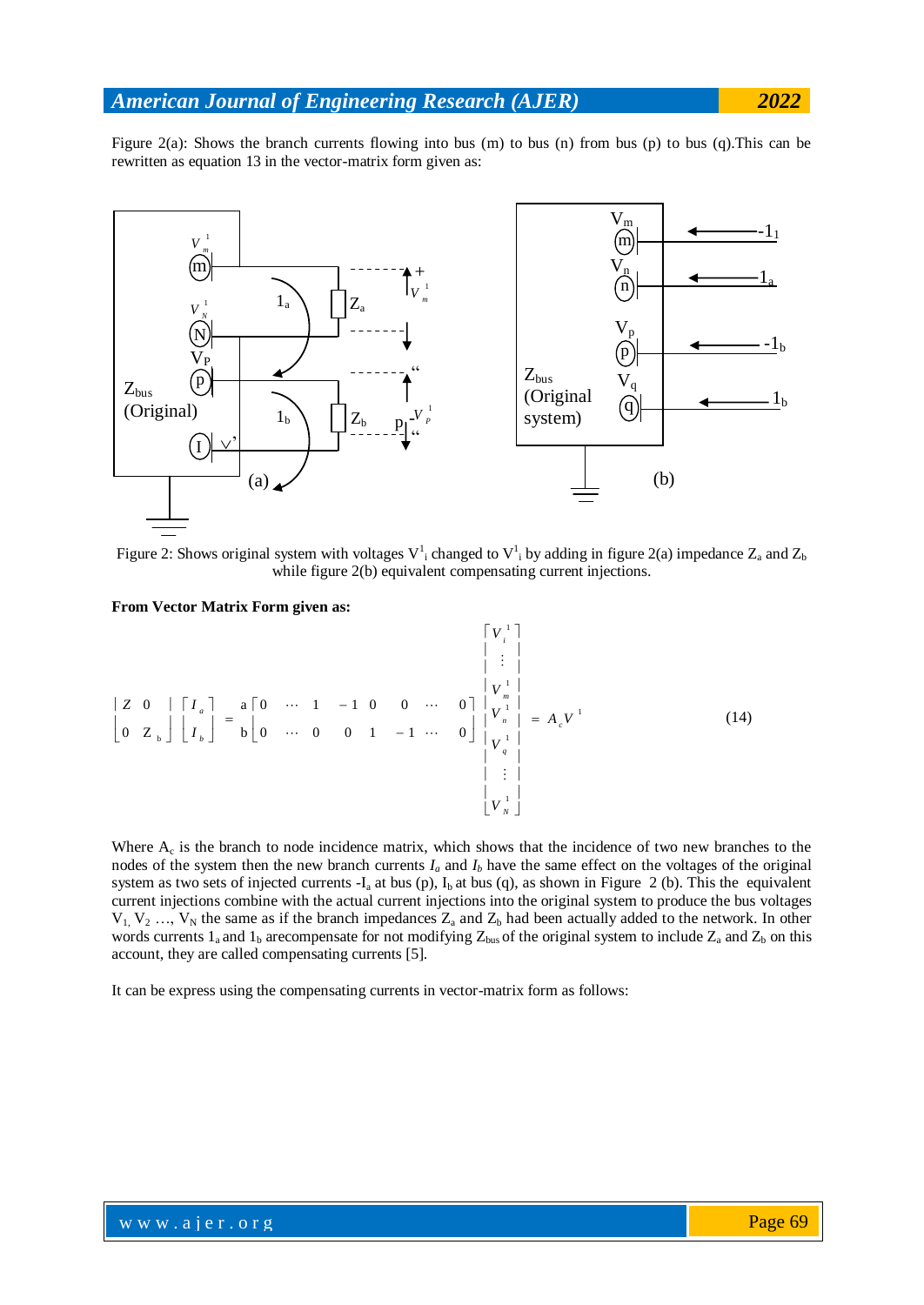$$
I_{comp} = \begin{bmatrix}\n1 & 0 & 1 & 1 & 0 & 0 & 1 \\
\vdots & \vdots & \vdots & \vdots & \vdots & \vdots & \vdots \\
m & -1_a & m & -1 & 0 & 0 \\
n & 1_a & \vdots & n & 1 & 0 & 0 \\
n & -1_b & \vdots & \vdots & \vdots & \vdots \\
p & -1_b & \vdots & p & 0 & -1 & 1 \\
q & 1_b & q & 0 & I & 0 \\
\vdots & \vdots & \vdots & \vdots & \vdots & \vdots \\
N & 0 & N & 0 & 0 & 0\n\end{bmatrix}
$$
\n(15)

The changes in the bus voltages from  $V_1$ ,  $V_2$ , ...,  $V_N$  to  $V^1$ <sub>1</sub>, ...,  $V^1_N$  can be calculated by multiplying the original system  $Z_{bus}$  by the vector  $I_{comp}$  (of compensating current.) Adding  $Z_{bus}$   $I_{comp}$  to the vector V of existing bus voltages yields [6]

$$
V^1 = V + Z_{bus} I_{comp} = V - Z_{bus} A_c^T \begin{bmatrix} I_a \\ I_b \end{bmatrix}
$$
 (16)

The equation shows that the changes at the buses of the original system due to the addition of the branch impedances  $Z_a$  and  $Z_b$  between the buses (m) – (n) and (p) – (q) respectively are given as:

$$
\Delta V = V^1 - V = Z_{bus} A^T \begin{bmatrix} I_a \\ I_b \end{bmatrix}
$$
 (17)

Where  $I_a$  and  $I_b$  are the compensating currents, It is useful to check the dimensions of each term in equation (17) from which the voltage changes  $\Delta V = V^1 - V$  can be calculated directly once the values for the currents  $I_a$  and  $I_b$ are determined. Thus this show how this can be determined. We now show how this determination can be made by; pre-multiplying Eq. (16) by A<sub>c</sub> and then substituting for  $A_cV^1$  from Eq. (14), to obtain as:

$$
\begin{bmatrix} Z_a & 0 \ 0 & Z_b \end{bmatrix} \begin{bmatrix} I_a \\ I_b \end{bmatrix} = A_c V - A_c Z_{bus} A^T \begin{bmatrix} I_a \\ I_b \end{bmatrix}
$$
 (18)

Collecting terms which involve  $I_a$  and  $I_b$  which gives as:

$$
\left(\begin{bmatrix} Z_a & 0 \\ 0 & Z_b \end{bmatrix} + A_c Z_{bus} A_c^T \right) \begin{bmatrix} I_a \\ I_b \end{bmatrix} = A_c V = \begin{bmatrix} V_m & V_n \\ V_p & V_q \end{bmatrix} \tag{19}
$$

When Z is a loop impedance matrix which can be formed directly from the original bus impedance matrix of the system, then solve equation (19) for  $I_a$  and  $I_b$  to find that;

$$
\begin{bmatrix} Ia \\ Ib \end{bmatrix} = Z - 1ACV = Z_{-1} \begin{bmatrix} V_m - V_n \\ V_p - V_q \end{bmatrix}
$$
 (20)

That is  $V_m - V_n$  and  $V_p - V_q$  are open-circuit voltage drops between buses (m) – (n) and (p) – (q) in the original network, that is with branch impedances  $Z_a$  and  $Z_b$  open in Figure 1. These open-circuit voltages are either known or can be easily calculated from Eq. 11. The definition of matrix Z in Eq. 19 includes the term  $A_cZ_{bus}A_C^T$ which can be determined as follows;

$$
A_{c}Z_{bus}A_{c}^{T} = \begin{array}{c|cccc|c} a & 1 & -1 & 0 & 0 & n & Z_{mn} & Z_{mp} & Z_{mq} & m & 1 & 0\\ a & 1 & -1 & 0 & 0 & n & Z_{nm} & Z_{mn} & Z_{np} & Z_{nq} & n & -1 & -0\\ b & 0 & 0 & 1 & -1 & p & Z_{pm} & Z_{pn} & Z_{pn} & Z_{p1} & p & 0 & 1\\ q & Z_{qm} & Z_{qm} & Z_{qn} & Z_{qp} & Z_{qq} & Q_{0} & -1 \end{array}
$$
 (21)

www.ajer.org w w w . a j e r . o r g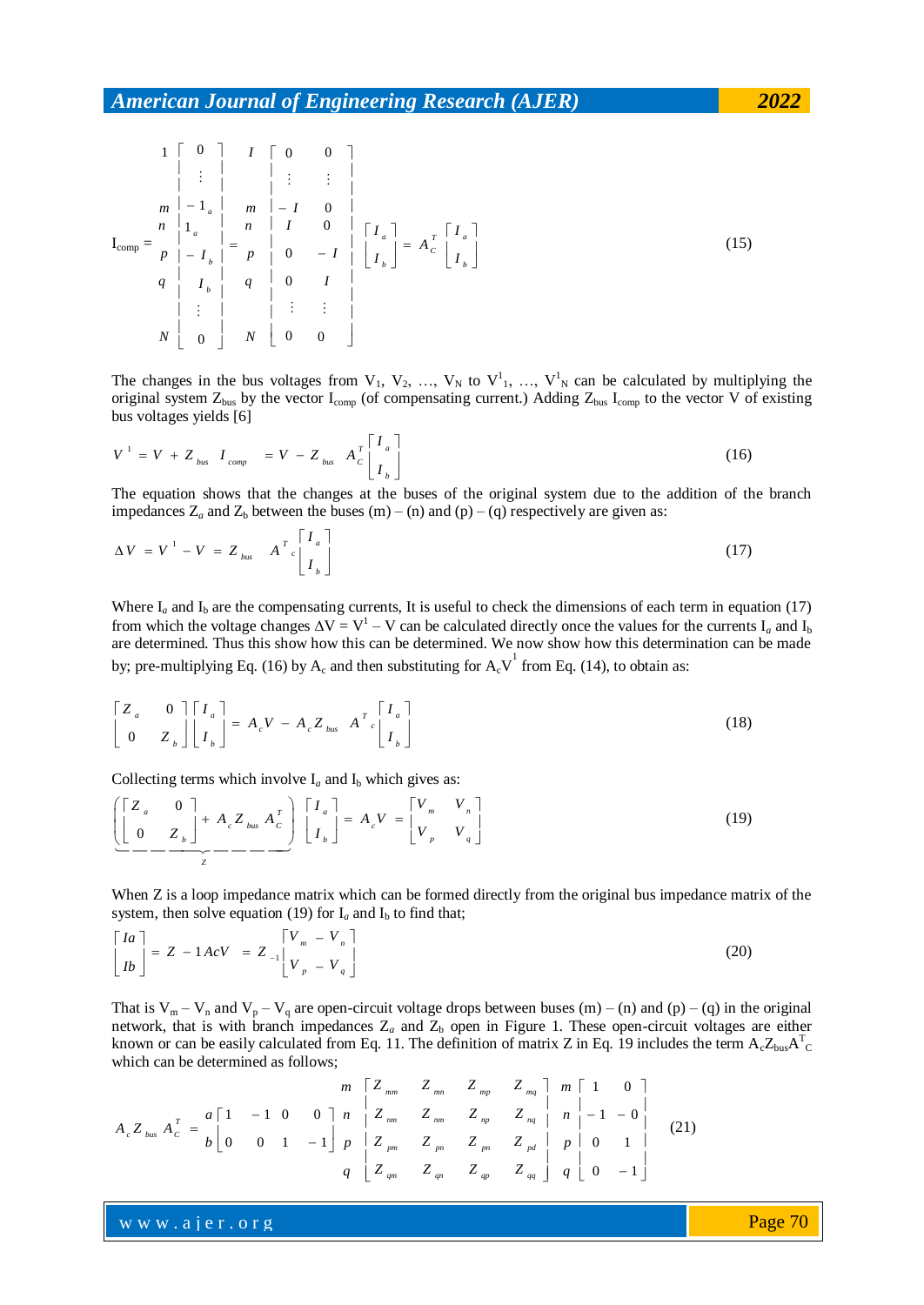This equation shown only those elements of  $A_c$  and  $Z_{bus}$  which substitute to the calculations. Since all other elements of  $A_c$  are zeros. It is now necessary to display the full  $Z_{bus}$ . The indicated multiplication yield[7, 8, 9].

$$
A_c Z_{bus} A^T_c = \frac{a}{b} \left[ \frac{(Z_{mm} - Z_{mn}) - (Z_{mm} - Z_{nn}) (Z_{m} - Z_{mq}) - (Z_{np} - Z_{nq})}{(Z_{pm} - Z_{pn}) - (Z_{qm} - Z_{qn}) (Z_{pp} - Z_{pq}) - (Z_{qp} - Z_{qq})} \right]
$$
(22)

The diagonal element in the equation can be recognized from fig. 1 and 2 as the thevenin impedance  $Z_{\text{thmn}}$  and  $Z_{thpq}$  when looking into the original system between buses (m) – (n) and (p) – (q) respectively. This is,  $Z_{\text{thmn}} = Z_{\text{mn}} + Z_{\text{nn}} - Z_{\text{mn}} - Z_{\text{nm}}$  $Z_{\text{thpq}} = Z_{\text{pp}} + Z_{\text{qq}} - Z_{\text{qq}} - Z_{\text{qp}} - 22(a)$  22(a)

Substituting from Equation 22 into Equation 19 we obtain as:

$$
a \left| \frac{(Z_{mm} - Z_{mn}) - (Z_{nm} - Z_{mn}) \left| (Z_{m} - Z_{mq}) - (Z_{np} - Z_{nq}) \right|}{\left| \frac{(Z_{pm} - Z_{pn}) - (Z_{qm} - Z_{qn}) \left| (Z_{pp} - Z_{pq}) - (Z_{qp} - Z_{nq}) \right|}{\sigma} \right|} \right|
$$
\n
$$
b \left| \frac{(Z_{pm} - Z_{pn}) - (Z_{qm} - Z_{qn}) \left| (Z_{pp} - Z_{pq}) - (Z_{qp} - Z_{nq}) \right|}{\sigma} \right|
$$
\n
$$
c \left| I_a \right| = \left[ V_m - V_n \right]
$$
\n
$$
X \left[ I_b \right] = \left[ V_p - V_q \right]
$$
\n(23)

Which shows that the compensating currents  $I_a$  and  $I_b$  can be calculated by using the known bus voltages  $V_m$ <sup>,</sup>  $V_n$  $V_p$  and  $V_q$  of the original network and the elements of its  $Z_{bus}$  shown in Eq. 23. Thus, Eq. 23 and 17, constitute a two-step procedure for the closed-form solution of the voltages changes at the buses of the original system due to simultaneous addition of branch impedance  $Z_a$  and  $Z_b$  under the assumption of constant externally injected currents into the original system, first calculated the compensating currents using Eq. 23 and then substitute for these currents in Eq. 17 to find the new bus voltages which result from adding the new branches. The removal of branch impedances  $Z_a$  and  $Z_b$  from the original system can be analyzed in a similar manner simply by treating the removals as additions of the negative impedances  $-Z_a$  and  $-Z_b$ . The elements in the 2 x 2 matrix of Equation 22 can calculated by using the appropriate elements of columns m, n, p, and q of  $Z_{bus}$ , or they can be generated from the triangular factors L and U of  $Y_{bus}$ [10, 11, 12].



**Figure 3(a):** Thevenin Equivalent circuit, Zth, m **Figure 3(b):** Thevenin equivalent Zth, Pq Figure 1 and 2 are thevenin equivalent impedances looking into the system between case (a) buses (m) and (n) and case (b) buses (q).

 $w w w$  .  $a$   $\gamma$  er . or  $g$ w w w . a j e r . o r g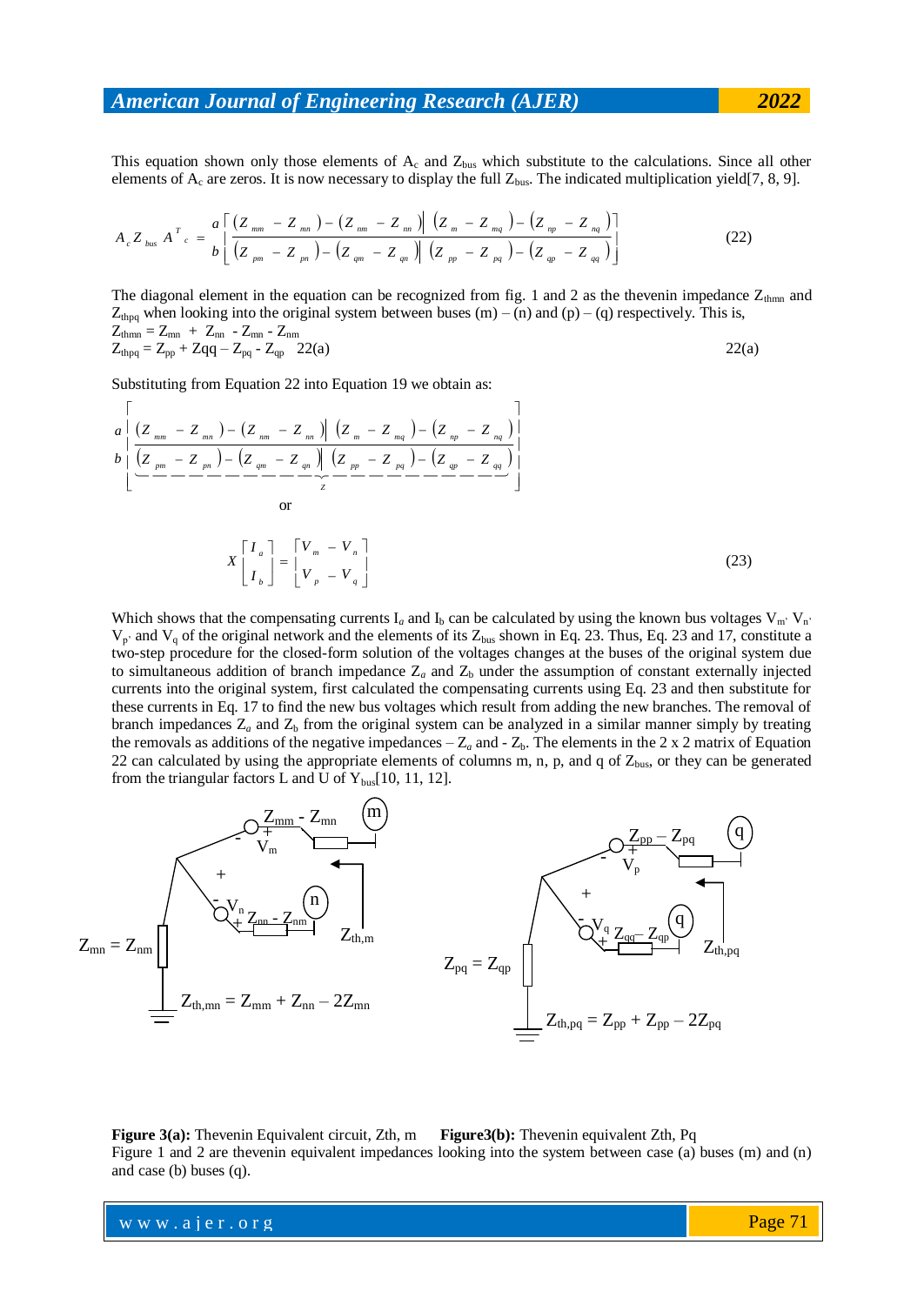Since the vectors  $Z_{bus}^{(m-n)}$  and  $Z_{bus}^{(p-q)}$  are the respective solutions of the equations.

$$
LUZ \begin{bmatrix} 0 \\ \vdots \\ \vdots \\ \vdots \\ \vdots \\ LUZ \end{bmatrix}, \quad LUZ \begin{bmatrix} 0 \\ \vdots \\ \vdots \\ \vdots \\ \vdots \\ \vdots \\ 0 \end{bmatrix} \qquad \begin{bmatrix} 0 \\ \vdots \\ \vdots \\ \vdots \\ \vdots \\ \vdots \\ 0 \end{bmatrix} \qquad \begin{bmatrix} 0 \\ \vdots \\ \vdots \\ \vdots \\ \vdots \\ \vdots \\ \vdots \\ \vdots \\ 0 \end{bmatrix} \qquad \qquad (24)
$$

This can be express as:

$$
(Z_{mn} - Z_{mn}) - (Z_{nm} - Z_{nn}) = (row m - row n) of Z_{bus}^{(m-n)}
$$
  
\n
$$
(Z_{pm} - Z_{pn}) - (Z_{np} - Z_{qn}) = (row p - row q) of Z_{bus}^{(m-n)}
$$
  
\n
$$
(Z_{mp} - Z_{mq}) - (Z_{np} - Z_{nq}) = row m - row n) of Z_{bus}^{(p-q)}
$$
  
\n
$$
(Z_{pp} - Z_{pq}) - (Z_{qp} - Z_{qq}) = row p - row q) of Z_{bus}^{(p-q)}
$$
\n(25)

It can also follows from Eq. 24 that  $Z_{bus} A^T_c$  in Eq. 17 is a Nx2 matrix given as:





Figure 4(a): Inpedence matrix Figure 4(b): Inpendence matrix element

Figures 2(a) and (2b): Addition of three branches  $Z_a$  and  $Z_b$  and  $Z_c$  between (a) distinct bus pairs and (b) no distinct bus pairs in the original system of known  $Z_{bus}$ 

Which the columns are equal to the vectors  $Z_{bus}^{(m-n)}$  and  $Z_{bus}^{(p-q)}$  that is,  $Z_{buc}^{(m-n)}$   $Z_{buc}^{(p-q)}$ *bus*  $Z_{bus} A^{T}{}_{c} = \left[ Z \frac{(m-n)}{bus} \right] Z \frac{(p-n)}{bus}$ (26)

Considerately, when more than two lines are to be added to the original system, the matrix Z is formed in the manner described above. For instance, to add three line impedances  $Z_a$ ,  $Z_b$ , and  $Z_c$  between the buses (m) – (n),  $(p) - (q)$ , and  $(R) - (s)$ , respectively,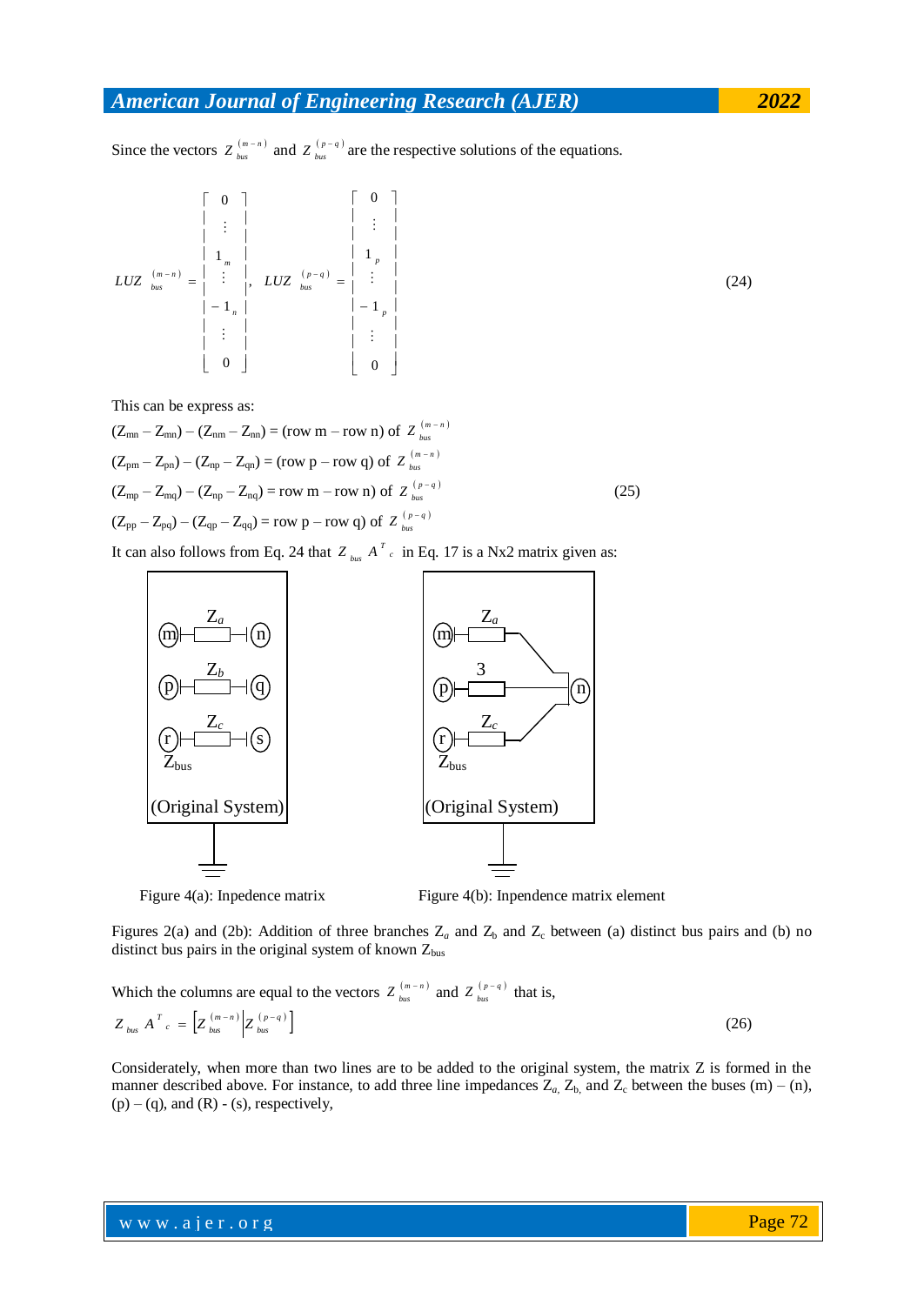$$
Z = \begin{bmatrix} Z_a & 0 & 0 \ 0 & Z_b & 0 \ 0 & 0 & Z_c \end{bmatrix} \begin{bmatrix} Z_{thmn} & Z_{mp} - Z_{mq} - Z_{mp} + Z_{nq} & Z_{mr} - Z_{ms} - Z_{nr} + Z_{ns} \ 0 & Z_b & 0 \ 0 & Z_c & 0 \end{bmatrix} \begin{bmatrix} 1 & 0 \ 0 & Z_{pm} - Z_{pm} - Z_{pm} + Z_{mp} & Z_{mp} - Z_{mp} - Z_{ps} - Z_{pr} + Z_{qs} \ 0 & 0 & Z_c \end{bmatrix} (27)
$$

## **Analysis of the Model, using 5 Bus System as a Case Study for the Calculations of Zbus Elements from Ybus**.

When full numerical form of  $Z_{bus}$  is not explicitly required for an application, then it can readily calculate elements of  $Z_{bus}$  as needed if the upper and lower triangular factors of  $Y_{bus}$  are available. Consider post multiplying  $Z_{bus}$  by a vector with only one zero elements  $1_m = 1$  in row m and all other elements equal to zero. When  $Z_{bus}$  is an NxN; we have,  $Z_{bus}^{(m)}$  that;

 *m bus bus Z Nm m m m m m Z NN m V N N Nm m m m m N m NI m l Z Z Z Z N m Z Z Z Z Z Z Z Z Z Z Z Z Z Z Z Z N m* 2 1 2 1 2 1 2 2 22 12 21 11 2 1 0 1 0 0 2 1 (28)

Thus, post multiplying  $Z_{bus}$  by the vector shown extracts the mth column which we have called the vector as:

$$
Z_{bus}^{(m)} \triangleq \begin{bmatrix} column \\ of \\ \begin{bmatrix} z_{1m} \\ \vdots \\ z_{bus} \end{bmatrix} = \begin{bmatrix} 2 & | & z_{2m} \\ \vdots & | & z_{2m} \\ \vdots & | & z_{mm} \\ z_{bus} \end{bmatrix} \end{bmatrix}
$$
 (29)

Since the product of  $Y_{bus}$  and  $Z_{bus}$  are equals to the 'units matrix', to obtain as:

$$
Y_{bus} Z_{bus} \begin{bmatrix} 0 & 0 & 0 \\ 0 & 0 & 0 \\ \vdots & \vdots & \vdots \\ 1_m & 1 \end{bmatrix} = Y_{bus} Z \begin{bmatrix} m \\ 0 \\ \vdots \\ 1_m \end{bmatrix} \begin{bmatrix} 0 \\ \vdots \\ 0 \end{bmatrix}
$$
 (30)

If the lower-triangular L, and the upper triangular matrix U, of  $Y_{bus}$  are available, then it equation 30 given in the form as: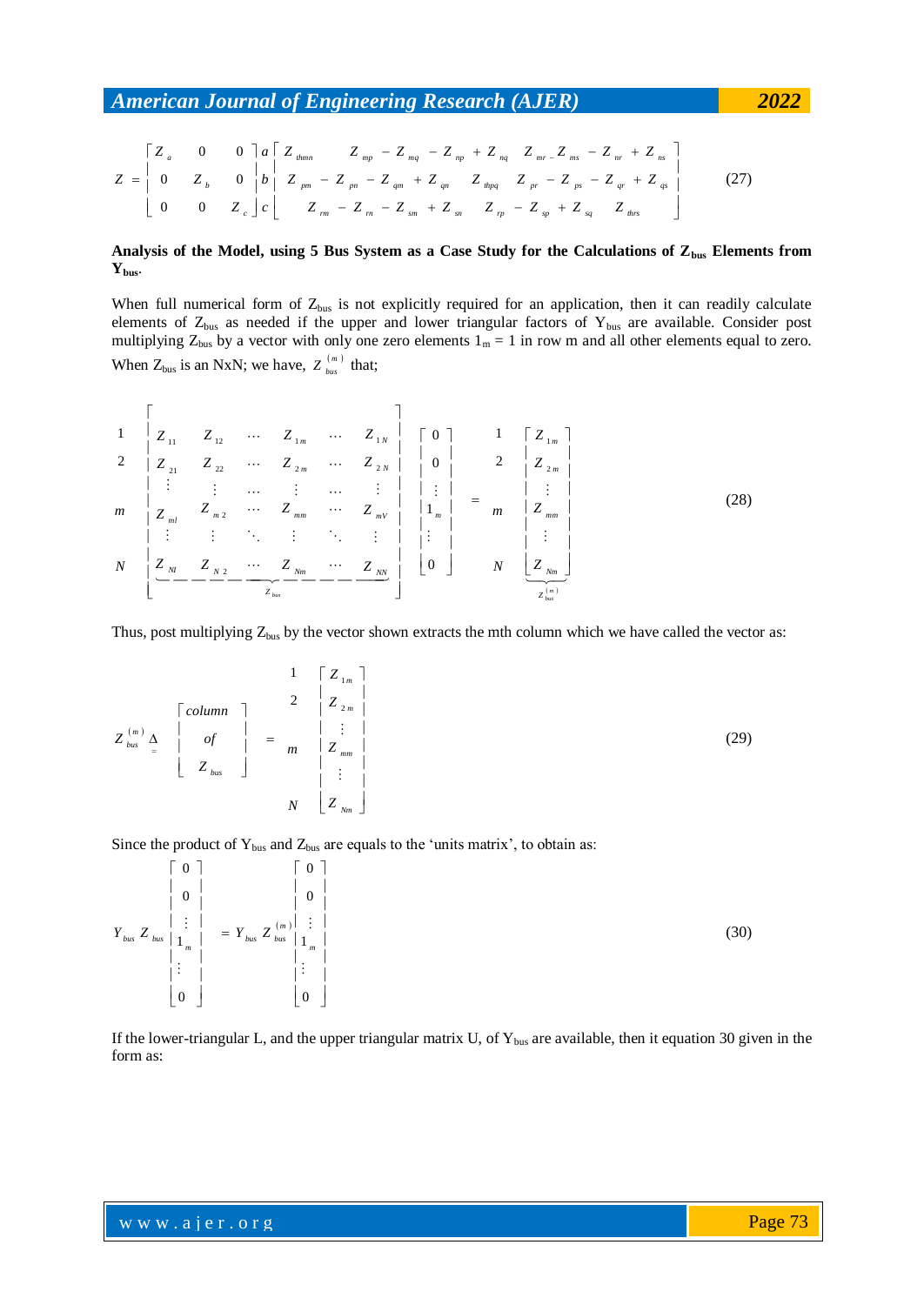

It is now apparent that the elements in the column vector  $Z_{bus}^{(m)}$  can be found from Equation 30 by forward elimination and back substitution if only some of the elements of  $Z_{bus}$  are required accordingly. For example suppose it is required to generate  $Z_{bus}$  elements, for five (5) bus system using convenience notation for all elements of L and U to obtain and expressed as:

$$
A = Lu = \begin{bmatrix} L_{11} & 0 & 0 & 0 & 0 \\ I_{21} & I_{22} & 0 & 0 & 0 \\ I_{31} & I_{32} & I_{33} & 0 & 0 \\ L_{41} & L_{42} & L_{43} & L_{44} & 0 \end{bmatrix} \begin{bmatrix} U_{11} & U_{12} & U_{13} & U_{14} & U_{15} \\ 0 & U_{22} & U_{23} & U_{24} & U_{25} \\ 0 & 0 & U_{33} & U_{34} & U_{35} \\ 0 & 0 & 0 & U_{44} & U_{45} \\ 0 & 0 & 0 & 0 & U_{46} \end{bmatrix}
$$
(32)

By matrix operation row-column calculation we have;

$$
\begin{bmatrix}\nL_{11} \times U_{11} + 0 \times 0 + 0 \times 0 + 0 \times 0 + \sigma \times \sigma, & L_{11} \times U_{12} + 0 \times U_{22} \\
+ 0 \times 0 + 0 \times 0 + 0 \times 0, & L_{11} \times U_{13} + \sigma \times \sigma_{23} + \\
0 \times U_{23} + 0 \times 0 + 0 \times 0, & L_{11} \times U_{1} + 0 \times 0_{24} + 0 \times 0_{34} + \\
0 \times U_{44} + 0 \times 0, & L_{11} \times U_{15} + 0 \times U_{23} + 0 \times U_{25} \\
0 \times U_{45} + 0 \times U_{55} + U_{11}u_{13}; & L_{11}u_{14}; & L_{11}u_{15}\n\end{bmatrix}
$$
\n(33)

Similarly, the process can continue the same operations as;

$$
\begin{bmatrix}\nL_{21}U_{11} + L_{22} \times 0 + L_{22} \times 0 + 0 \times 0 + 0 \times 0, + 0 \times 0;\n\\
L_{21} + U_{12} & L_{22} \times, U_{22} + 0 \times U_{33} + 0 \times 0 + 0 \times 0;\n\\
L_{12} \times U_{13} + L_{22} \times U_{23} + 0 \times 0; 0 \times 0;\n\\
L_{21} \times U_{14} + L_{22} \times U_{24} + 0 \times U_{34} + 0 \times 0;\n\\
L_{21}U_{15} + L_{22}U_{25} + 0 \times U_{35} + 0 \times U_{45} + 0 \times U_{55}\n\end{bmatrix}
$$
\n(34)

 $[I_{21}U_{11}; I_{21}U_{12} + U_{22}; I_{21}U_{13} + I_{22}U_{23}; I_{21}U_{14} + I_{22}U_{24}; I_{21}U_{15} + I_{22}U_{25}]$ 

That is, continue the same operation as beforein order to obtain as:  
\n
$$
\begin{array}{c}\n1 \begin{bmatrix}\nL_{11} u_{11} & L_{11} u_{12} & L_{11} u_{13} & L_{11} u_{14} & L_{11} u_{15} \\
2 \end{bmatrix}\nL_{21} u_{11} & L_{21} u_{12} & L_{21} u_{23} & L_{21} u_{13} + L_{22} u_{23} & L_{21} u_{14} + L_{22} u_{24} & L_{21} u_{15} & L_{22} u_{25} \\
2 \end{bmatrix}\n\end{array}
$$
\n
$$
A = Lu = \frac{3}{3} \begin{bmatrix}\nL_{31} u_{11} & L_{31} u_{12} + L_{32} u_{23} & L_{31} u_{13} + L_{32} u_{23} & L_{31} u_{14} + L_{33} u_{34} & L_{31} u_{15} + L_{32} u_{25} + L_{33} u_{35} \\
L_{41} u_{11} & L_{41} u_{12} + L_{41} u_{13} + L_{42} u_{23} & L_{41} u_{14} + L_{42} u_{24} + L_{43} u_{34} + L_{44} u_{44} & L_{41} u_{15} + L_{42} u_{25} + L_{41} u_{45} \\
5 \end{bmatrix}\n\end{array}
$$
\n
$$
\begin{array}{c}\n35 \\
L_{51} u_{11} & L_{51} u_{12} & L_{52} u_{22} & L_{51} u_{13} & L_{52} u_{23} + L_{53} u_{33} & L_{51} u_{14} + L_{52} u_{24} + L_{53} u_{34} & L_{54} u_{44} & L_{51} u_{15} + L_{52} u_{25} + L_{53} u_{35} + L_{53} u_{35} + L_{53} u_{35} + L_{53} u_{35} + L_{53} u_{35} + L_{53} u_{35} + L_{53} u_{35} + L_{53} u_{35} + L_{53} u_{35} + L_{53} u_{35} + L_{53} u_{35} + L_{53} u_{3
$$

For convenient lets request  $u_{11} = u_{22} = u_{33} = u_{44} = u_{55} = 1$  into equation 32 to obtain as:

www.ajer.org w w w . a j e r . o r g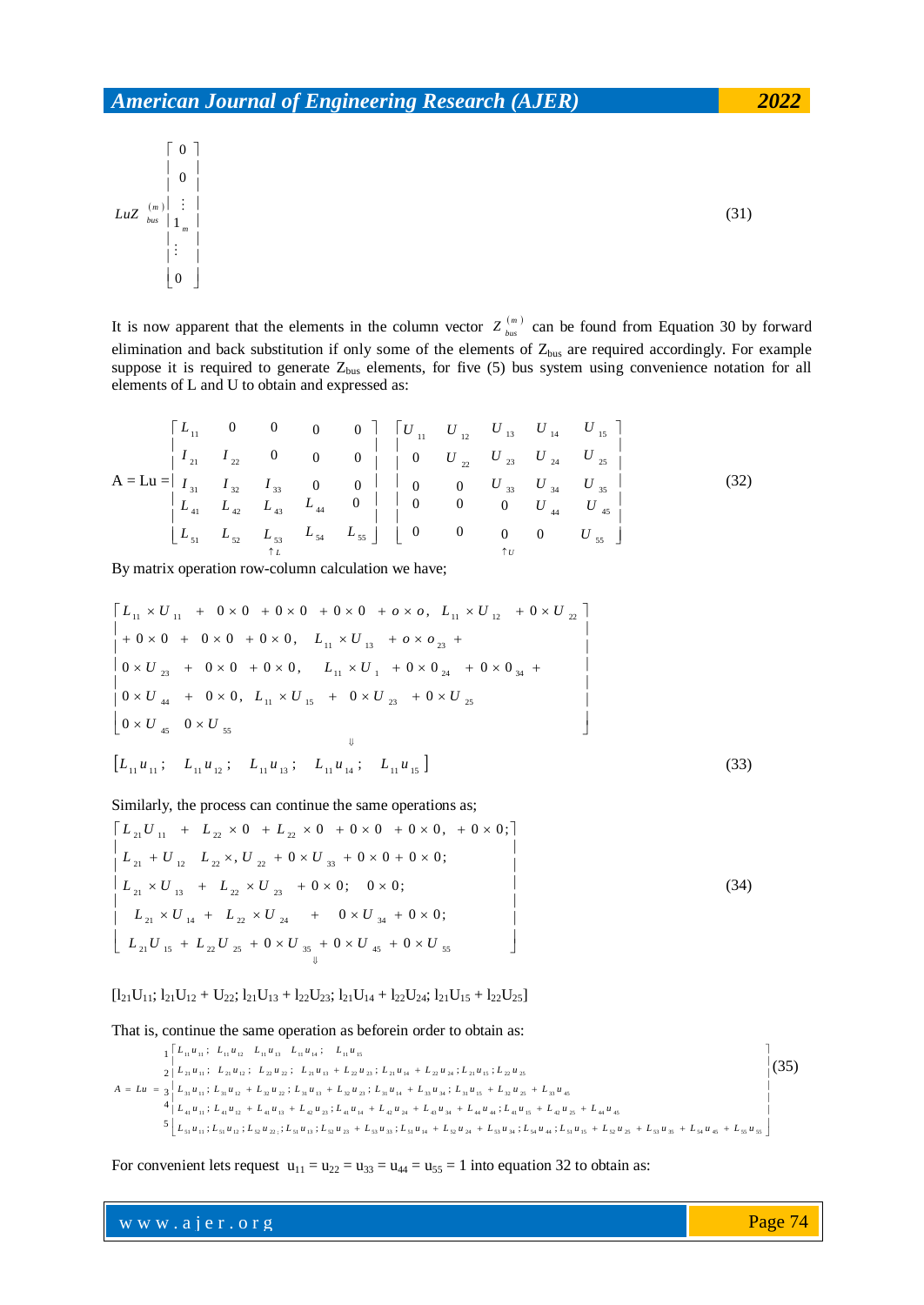$$
A = Lu = \begin{bmatrix} L_{11}u_{11}; & L_{11}u_{12} & L_{11}u_{13} & L_{11}u_{14}; & L_{11}u_{15} \\ 2|L_{21}u_{22}; & L_{21}u_{12} + L_{22}; & L_{21}u_{13} + L_{22}u_{23}; & L_{21}u_{14} + L_{22}u_{24}; & L_{21}u_{15}; & L_{22}u_{25} \\ 2|L_{31}i_{123}; & L_{31}u_{12} + L_{32}; & L_{31}u_{13} + L_{32}u_{23} + L_{33}; & L_{31}u_{14} + L_{32}u_{24} + L_{33}u_{34}; & L_{31}u_{15} + L_{32}u_{25} + L_{33}u_{35} \end{bmatrix} (36)
$$
\n
$$
A = Lu = \begin{bmatrix} 1 & L_{31}; L_{31}u_{12} + L_{32}; L_{31}u_{13} + L_{32}u_{23} + L_{33}; & L_{31}u_{14} + L_{32}u_{24} + L_{33}u_{34}; & L_{31}u_{15} + L_{32}u_{25} + L_{33}u_{35} \\ 4|L_{41}; L_{41}u_{12} + L_{42}; L_{41}u_{13} + L_{42}u_{23}; & L_{41}u_{14} + L_{42}u_{24} + L_{43}u_{34} + L_{44}; & L_{41}u_{15} + L_{42}u_{25} + L_{43}u_{35} + L_{44}u_{45} \\ 5|L_{51}; L_{51}u_{12} + L_{52}u_{13}; & L_{52}u_{23} + L_{53}; L_{51}u_{14} + L_{52}u_{24} + L_{53}u_{34} + L_{54}; & L_{51}u_{15} + L_{52}u_{25} + L_{53}u_{35} + L_{54}u_{45} + L_{55} \end{bmatrix}
$$

Consider a five bus-system in fig. 5 below as:



**Fig. 5:** A sample case for five bus-systems which has per unit impedance as marked. The symmetrical bus admittance matrix for the system is given as:

 55 45 35 25 15 54 44 34 24 14 54 44 33 23 13 52 42 32 22 12 51 41 31 21 1 1 1 1 1 1 1 1 1 1 1 1 1 1 1 1 1 1 1 1 1 1 1 1 11 1 5 4 3 2 1 *Z Z Z Z Z Z Z Z Z Z Z Z Z Z Z Z Z Z Z Z Z Z Z Z Bus z Y* (37)

From the bus admittance matrix for the system is figure 5 given as:

$$
Y_{Bus} = \begin{bmatrix} 1 \\ 2 \\ 3 \\ 4 \\ 5 \end{bmatrix} \begin{bmatrix} 10 & 0 & -j20 & 0 \\ j10 & -j26.2 & j16 & 0 & 0 \\ 0 & j16.0 & -j36.0 & j20 & j20 \\ 4 & j20 & 0 & 0 & j20 & 0 \\ 5 & 0 & 0 & j20.0 & 0 & -j20.0 \end{bmatrix}
$$
 (38)

Comparing equation (35) and (38) respectively, can be converted to have lower and upper triangular decomposition factorization matrix. For example it is required to generate  $Z_{45}$  of  $Z_{bus}$  for five buses system using convenient notation for the element L and U to obtain as: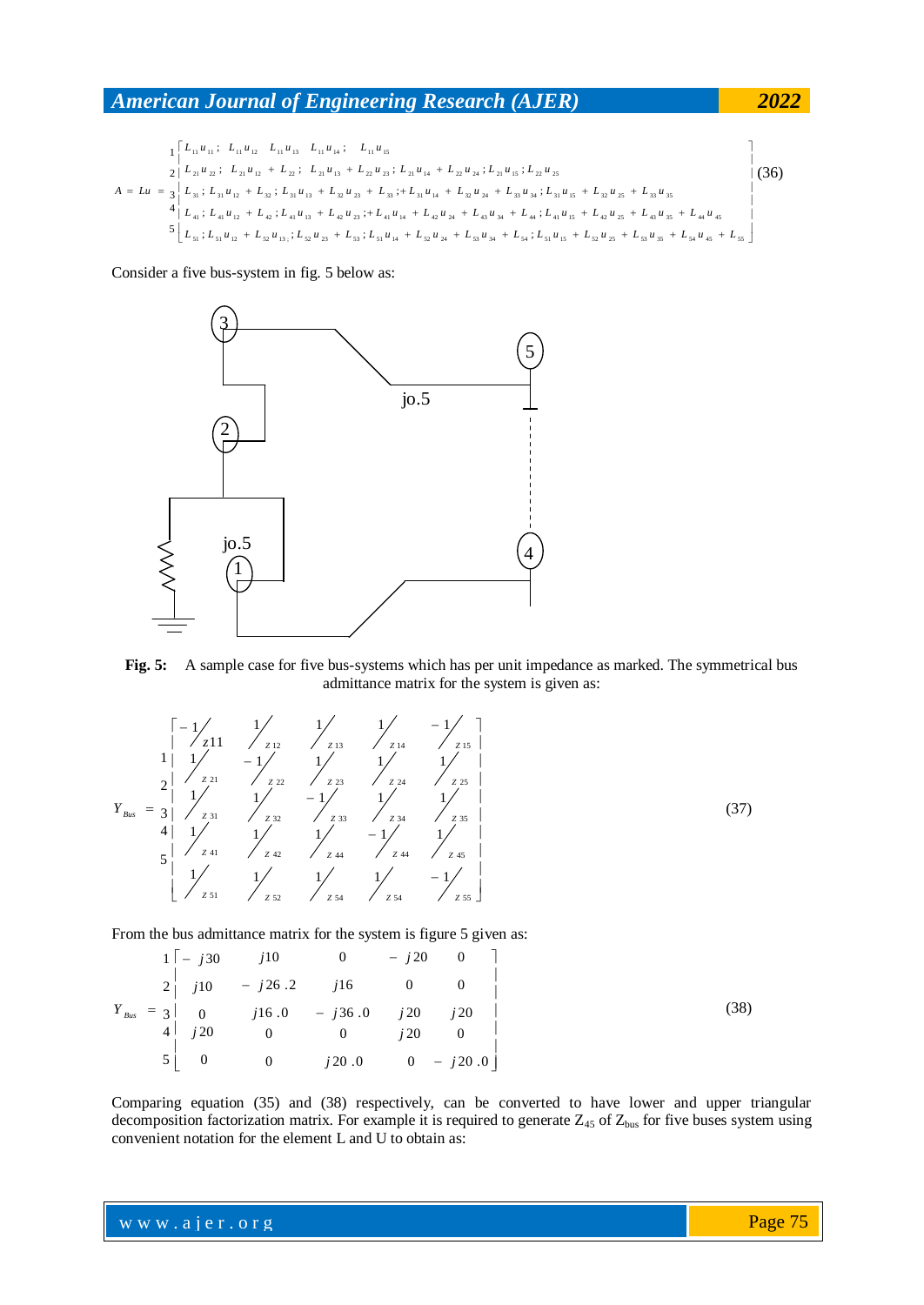$$
LU = \begin{bmatrix} l_{11} & 0 & 0 & 0 & 0 \ l_{21} & l_{22} & 0 & 0 & 0 \ l_{31} & l_{32} & l_{33} & 0 & 0 \ l_{41} & l_{42} & l_{43} & l_{44} & 0 \ l_{41} & l_{42} & l_{43} & l_{44} & 0 \ l_{41} & l_{42} & l_{43} & l_{44} & 0 \ l_{41} & l_{42} & l_{43} & l_{44} & 0 \ l_{41} & l_{42} & l_{43} & l_{44} & 0 \ l_{41} & l_{42} & l_{43} & l_{44} & 0 \ l_{41} & l_{42} & l_{43} & l_{44} & 0 \ l_{41} & l_{42} & l_{43} & l_{44} & 0 \ l_{41} & l_{42} & l_{43} & l_{44} & l_{44} \ l_{41} & l_{41} & l_{41} & l_{41} & l_{41} & l_{41} \ l_{41} & l_{41} & l_{41} & l_{41} & l_{41} & l_{41} & l_{41} \ l_{41} & l_{41} & l_{41} & l_{41} & l_{41} & l_{41} & l_{41} & l_{41} & l_{41} \ l_{41} & l_{41} & l_{41} & l_{41} & l_{41} & l_{41} & l_{41} & l_{41} \ l_{41} & l_{41} & l_{41} & l_{41} & l_{41} & l_{41} & l_{41} & l_{41} \ l_{41} & l_{41} & l_{41} & l_{41} & l_{41} & l_{41} & l_{41} & l_{41} & l_{41} & l_{41} & l_{41} & l_{41} & l_{41} & l_{41} & l_{41} & l_{41} & l_{41} & l_{41} & l_{41} & l_{41} & l_{41} & l_{41} & l_{41} & l_{41} & l_{41} & l_{41} & l_{41} & l_{41} & l_{41} & l_{41} & l_{41} & l_{41} & l_{41} & l_{41} & l_{41} & l_{41
$$

Form equation (35) it is given as  $l_{11}$  U<sub>11</sub> = -j30.0 and  $u_{11} = u_{22} = u_{33} = u_{44} = u_{55} = 1$ ,  $l_{11} = -j30$  this means the first entry in the lower (L) matrix is L<sup>11</sup> = -j30 but other entries becomes zero (0) according to the entry *l* = [-j30, 0,  $0, 0]$ 

Similarly,  $l_{11}U_{12} = j10$ but  $l_{11} = j30$  $U_{12} = -0.3333$ Similarly,  $(41)$  $l_{11}U_{13} = 0$  $U_{13} = 0/-j30 = 0$  $U_{13} = 0$ Since  $l_{11}U_{14} = j20.0$ and -j30  $U_{14} = j20$ Hence,  $U_{14} = j20/-j30 = -0.666667$  $U_{14} = -0.66667$ Recalled;  $l_{11}U_{15} = 0$  (42)  $-j_{30}U_{15}=0$  $U_{15}=0/-j30=0$  $U_{15} = 0$ 

Then in a compact form it can be represented in the matrix as:  $U = \{1, -0.3333, 0, -0.66667, 0\}$  (43) It is found that the triangular factor of  $Y_{bus}$  can be summarized as: I I I I I I  $\overline{a}$ I  $\mathsf{I}$  $\mathbb{I}$  $\mathbb{I}$  $L = |$  $\mathbb{I}$  $\mathbb{I}$ L 30 .0 *j* 3 .845793 *j* 24 .804666 *j*  $+ j10$  $j$ 0.195604 0 0 0 0 3 .761164 *j j* 0 0  $\boldsymbol{0}$ 20 .0 *j* 4 .664723 *j* 0  $\boldsymbol{0}$ 0 6 .66667 *j* 16 .00 *j* 22 .866667 *j* 0 0 20 *j* 0 (44)

Similarly,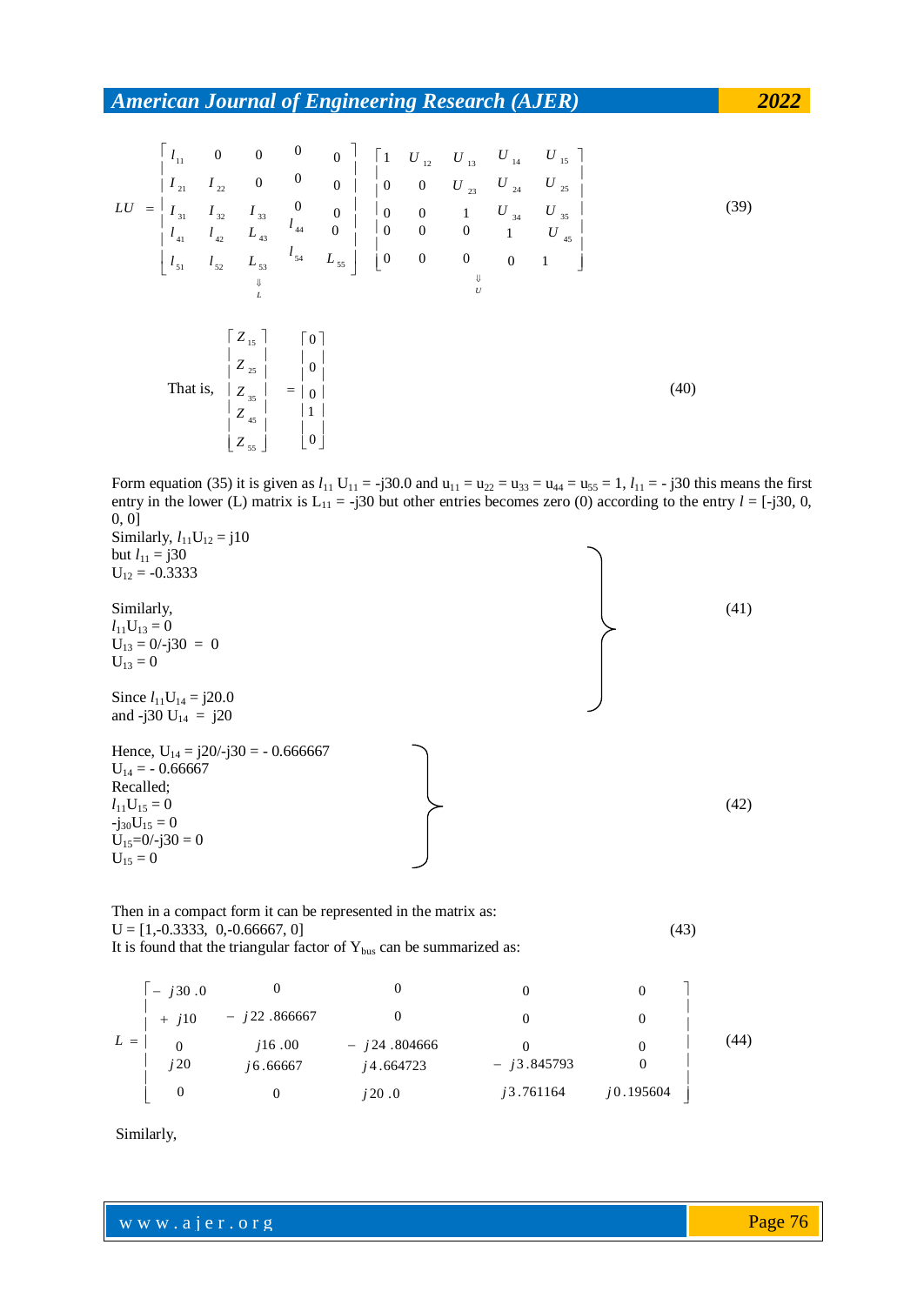| $^{\prime}~1$           | $-0.33333$ | $\Omega$   | $-0.666667$ | 0           |      |
|-------------------------|------------|------------|-------------|-------------|------|
| $\theta$                |            | $-0.99708$ | $-0.291545$ | 0           |      |
| $U =$<br>$\overline{0}$ | 0          |            | $-0.18805$  | $-0.806300$ | (45) |
| $\overline{0}$          | 0          | 0          |             | $-0.977995$ |      |
| $\boldsymbol{0}$        | 0          | 0          | $\theta$    |             |      |
|                         |            |            | ⇓<br>L      |             |      |

Using the triangular factors to calculate  $Z_{th'45} = (Z_{44} - Z_{45}) - (Z_{34} - Z_{35})$  the thevenin impedance looking into the system between (4) and (5) from the figure 5 given.

Since Y<sub>bus</sub> is symmetrical network, the row elements of U equals the column elements of L divided by their corresponding diagonal elements. With *l*'s representing the numerical values of L, forward solution of the system equations [12, 13].

$$
\begin{bmatrix} L_{11} & 0 & 0 & 0 & 0 \ | & L_{21} & L_{22} & 0 & 0 & 0 \ | & X_2 & 0 & 0 & 0 \ | & L_{31} & L_{32} & L_{33} & 0 & 0 & 0 \ | & L_{41} & L_{42} & L_{43} & L_{44} & 0 & 0 & 0 \ | & L_{51} & L_{52} & L_{53} & L_{54} & L_{55} & 0 & 0 & 0 \ | & & & & & & & & \end{bmatrix} \begin{bmatrix} X_1 \\ X_2 \\ X_3 \\ X_4 \\ X_5 \\ X_6 \end{bmatrix} = \begin{bmatrix} 0 \\ 0 \\ 0 \\ 1 \\ 1 \\ -1 \end{bmatrix}
$$
 (46)

This yields the immediate values given as;  $X_1 = X_2 = X_3 = 0$  $X_4 = l_{44}^{-1} = (-13.845793)^{-1} = 10.260024$ 

$$
X_4 = \frac{-1 - 1_{54}X_4}{155} = \frac{1 - j3.761164 \times j0.260024}{-j0.195604}
$$
\n
$$
X_5 = -j0.112500
$$
\n(47)

By back substituting in the system of equations to obtain as:

or

$$
\begin{bmatrix}\n1 & U_{12} & U_{13} & U_{14} & U_{15} \\
0 & 1 & U_{23} & U_{24} & U_{25} \\
0 & 0 & 1 & U_{34} & U_{35} \\
0 & 0 & 0 & 1 & U_{45} \\
0 & 0 & 0 & 0 & 1\n\end{bmatrix}\n\begin{bmatrix}\n0 & 1 \\
0 & 0 \\
0 & 0 \\
0 & 0 & 1 \\
0 & 0 & 0\n\end{bmatrix}
$$
\n(48)

$$
\begin{bmatrix}\n0 & U_{12} & U_{13} & U_{14} & U_{15} \\
0 & 1 & U_{23} & U_{24} & U_{25} \\
0 & 0 & 1 & U_{34} & U_{35} \\
0 & 0 & 0 & 1 & U_{45} \\
0 & 0 & 0 & 1 & U_{45} \\
0 & 0 & 0 & 0 & 1 \\
0 & 0 & 0 & 0 & 0\n\end{bmatrix}\n\begin{bmatrix}\n1 & 1 & 1 & 1 \\
2 & 1 & 1 & 1 \\
2 & 2 & 1 & 1 \\
2 & 3 & 1 & 1 \\
2 & 4 & 1 & 1 \\
3 & 1 & 1 & 1 \\
4 & 1 & 1 & 1\n\end{bmatrix}\n\begin{bmatrix}\n0 & 1 & 1 & 1 \\
2 & 1 & 1 & 1 \\
2 & 1 & 1 & 1 \\
2 & 1 & 1 & 1 \\
3 & 1 & 1 & 1 \\
4 & 1 & 1 & 1\n\end{bmatrix}
$$

(49)

www.ajer.org w w w . a j e r . o r g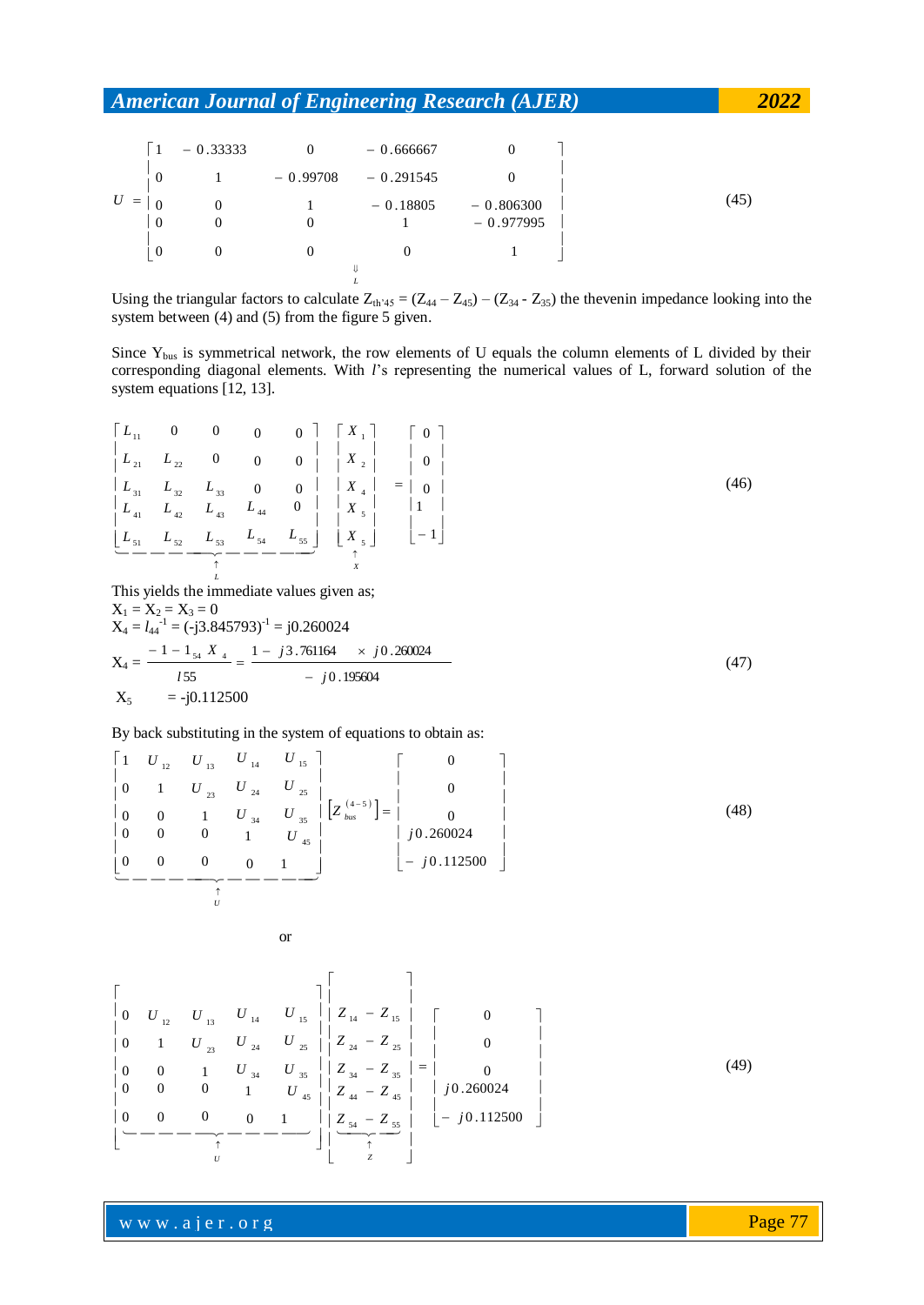Where U's represent the numerical values of U, in order to find from the two rows that is;  $Z_{54}$  -  $Z_{55} = j0.1125$  per unit  $Z_{44} - Z_{45} = j0.26024 - U_{45} (Z_{54} - Z_{55}) =$ j0.260024 – (-0.977995) (-j0.1125)  $=$  j0.1500 per unit.

The desired thevenin impedance is therefore calculated as follows:  $Zth_{45} = (Z_{44} - Z_{45}) - (Z_{54} - Z_{55}) = j0.1500 - (-j0.1125)$  per unit

From equation (49), it can be process in a matrix operations as:  $0x(Z_{14}-Z_{15})+0x(Z_{24}-Z_{25})+0x(Z_{34}-Z_{35})$  $+0x(Z_{44} - Z_{45}) + 1x(Z_{45} - Z_{55})$  $= -j0.11250$  (50)  $Z_{45} - Z_{55} = -10.11250$ Similarly,  $0x(Z_{14}-Z_{15})+0x(Z_{24}-Z_{25})+0x(Z_{34}-Z_{35})$  (51)  $+0x(Z_{44} - Z_{45}) + U_{45}(Z_{45} - Z_{55}) = j0.260024$ But,  $U_{45}$  from U matrice = (0.977995)  $Z_{44}$  -  $Z_{45}$  = j0.260024 – U<sub>45</sub> ( $Z_{54}$  –  $Z_{55}$ )  $=$  j0.260024 – (-0.97795) (52)  $= (-10.1125)$  $Z_{44} - Z_{45} = j0.15$ Also,  $0x(Z_{14}-Z_{15})+0x(Z_{24}-Z_{25})+1x(Z_{34}-Z_{35})$  $+U_{34}(Z_{44} - Z_{45}) + U_{35}(Z_{54} - Z_{55}) = 0$  (53)  $Z_{34} - Z_{35} = -j0.0625$ 

Continue the back substitution operation, in order to obtain as;  $Z_{45} - Z_{25} = 0$ 

Similarly  $Z_{14} - Z_{15} = +j0.10$ 

To account for the addition of the line  $(2)$ -(5) and line  $(4)$ -(5) we need to calculate the corresponding vectors  $Z_{bus}^{(2-5)}$  and  $Z_{bus}^{(4-5)}$  using upward substitution. In the same manner it can be applied [14, 15].

|  |  |                                                   | $\begin{bmatrix} 1 & U_{12} & U_{13} & U_{14} & U_{15} \end{bmatrix}$ $\begin{bmatrix} X_1 = 0 \end{bmatrix}$                                             |      |
|--|--|---------------------------------------------------|-----------------------------------------------------------------------------------------------------------------------------------------------------------|------|
|  |  |                                                   | $\begin{vmatrix}\n0 & 1 & U_{23} & U_{24} & U_{25} \\ 0 & 0 & 1 & U_{34} & U_{35} & Z_{bus}^{(2-5)} \\ 0 & 0 & 0 & 1 & U_{45} & X_{4} = 0\n\end{vmatrix}$ |      |
|  |  |                                                   |                                                                                                                                                           | (54) |
|  |  |                                                   |                                                                                                                                                           |      |
|  |  | $\begin{bmatrix} 0 & 0 & 0 & 0 & 1 \end{bmatrix}$ | $X_5 = 0$                                                                                                                                                 |      |

or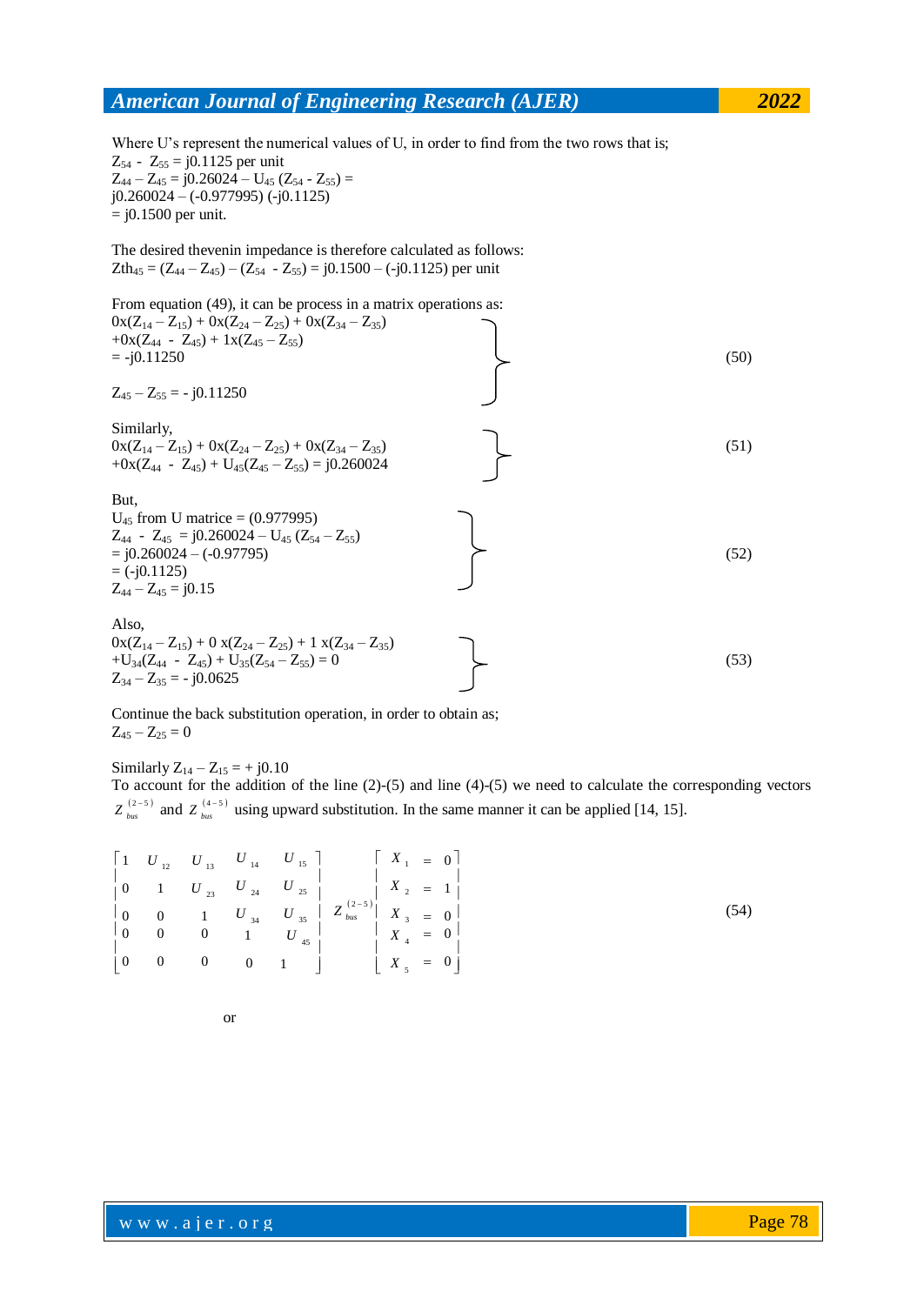|                                       |  | $\begin{bmatrix} 1 & U_{12} & U_{13} & U_{14} & U_{15} \ 0 & 1 & U_{23} & U_{24} & U_{25} \end{bmatrix} \begin{bmatrix} Z_{12} - Z_{25} \ Z_{22} - Z_{25} \ Z_{25} \end{bmatrix} \begin{bmatrix} X_1 = 0 \ X_2 = 1 \end{bmatrix}$ |  |
|---------------------------------------|--|-----------------------------------------------------------------------------------------------------------------------------------------------------------------------------------------------------------------------------------|--|
|                                       |  |                                                                                                                                                                                                                                   |  |
|                                       |  | $\begin{vmatrix} 0 & 0 & 1 & U_{34} & U_{35} &   & Z_{32} - Z_{35} &   & X_{35} = 0 \\ 0 & 0 & 0 & 1 & U_{45} &   & Z_{42} - Z_{45} &   & X_{45} = 0 \end{vmatrix}$                                                               |  |
| $\begin{bmatrix} 0 & 0 \end{bmatrix}$ |  | 0 1 $\left[\right  Z_{52} - Z_{55} \right] \left[\right  X_{5} = 0 \right]$                                                                                                                                                       |  |

With L<sup>rs</sup> representing the numerical values of L, forwards with substitution of the systems.

|  |  | $\left[\begin{array}{ccccccc} L_{11} & 0 & 0 & 0 & 0 \end{array}\right] \left[\begin{array}{ccccc} X_{1} & 0 & 0 \end{array}\right]$                                                                                           |      |
|--|--|--------------------------------------------------------------------------------------------------------------------------------------------------------------------------------------------------------------------------------|------|
|  |  | $\begin{vmatrix} I_{21} & I_{22} & 0 & 0 & 0 \end{vmatrix}$ $\begin{vmatrix} I & I_{21} & I_{12} \ I_{21} & I_{22} & 0 & 0 \end{vmatrix}$                                                                                      |      |
|  |  |                                                                                                                                                                                                                                | (56) |
|  |  | $\begin{vmatrix} I_{31} & I_{32} & I_{33} & 0 & 0 &   & X_3 &   & = &   & 0 &   \\ L_{41} & L_{42} & L_{43} & L_{44} & 0 &   & X_4 &   & 0 &   \\ L_{51} & L_{52} & L_{53} & L_{54} & L_{55} &   & X_5 &   & -1 \end{vmatrix}$ |      |
|  |  |                                                                                                                                                                                                                                |      |

From the matrix operation, it is obtain as:  $L_{11}x_1 + 0xX_2 + xX_3 + 0xX_4 + X_5 = 0$ 

That is;  
\n
$$
L_{11}X_1 = 0
$$
  
\n $X_1 = 0/L_{11} = 0$ 

Also,  
\n
$$
L_{21}X_1 + L_{22}X_2 + 0.X_3 + 0.X_4 + 0.X_5 = 1
$$
  
\n $X_2 = \begin{cases} 1/22.866667 = 1/2 \end{cases}$  (57)  
\n $X_2 = +j0.04273$ 

Similarly,  $L_{31}X_1 + L_{32}X_2 + L_{33}X_3 + 0X_4 + 0X_5 = 0$  (58)

Thus, taking values for  $L_{32}$  and  $L_{33}$  from L triangular decomposition factor Where; *l*<sup>32</sup> = j16.00, *l*<sup>33</sup> = -j24.804666

Substituting into the equation to obtain as:

$$
l_{32}\left(\frac{1}{L_{22}}\right) + L_{33}X3 = 0
$$
  
\n
$$
X_3 = 0.69968/-j24.80466
$$
  
\n
$$
X_3 = j0.02820.8602
$$
\n(59)

In same similar manner  $X_4$  and  $X_5$  can be obtained as:  $X_4$  = + j0.110019944<br> $X_5$  = -j0.112500  $= -j0.112500$ 

Therefore formulating the upper triangular matrix while substituting  $X_1, X_2, X_3, X_4$  and  $X_5$  respectively to obtain as:

(55)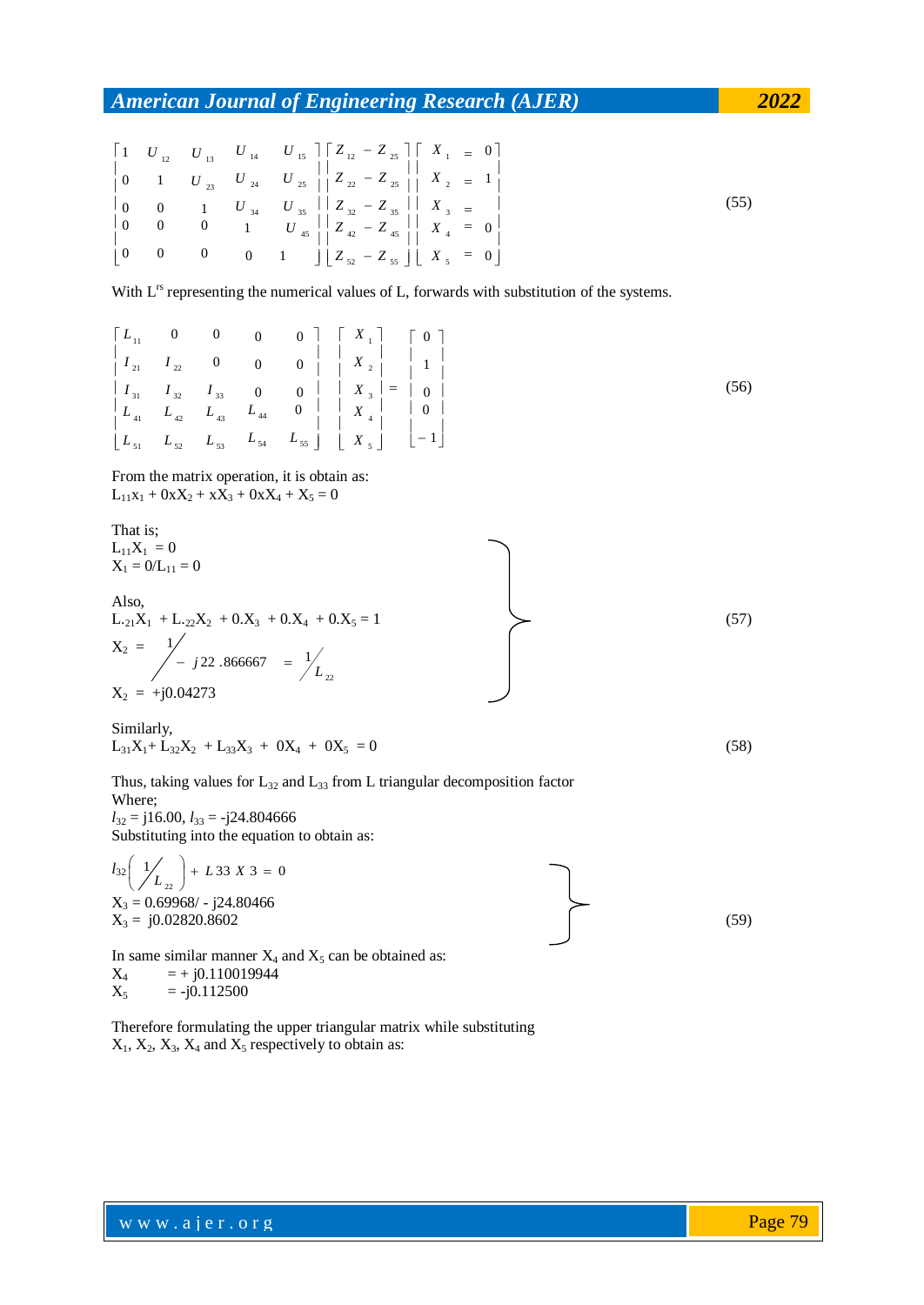|                                                         |                                                                  |  |  | $\begin{bmatrix} 1 & U_{12} & U_{13} & U_{14} & U_{15} \ 0 & 1 & U_{23} & U_{24} & U_{25} \ \end{bmatrix} \begin{bmatrix} Z_{12} - Z_{25} \ Z_{22} - Z_{25} \end{bmatrix} \begin{bmatrix} j0.04373 \ j0.04373 \end{bmatrix}$ |  |  |      |  |  |  |
|---------------------------------------------------------|------------------------------------------------------------------|--|--|------------------------------------------------------------------------------------------------------------------------------------------------------------------------------------------------------------------------------|--|--|------|--|--|--|
|                                                         |                                                                  |  |  |                                                                                                                                                                                                                              |  |  | (60) |  |  |  |
|                                                         |                                                                  |  |  | $\begin{vmatrix} 0 & 0 & 1 & U_{34} & U_{35} &   & Z_{32} - Z_{35} &   & j0.0282760 &   \\ 0 & 0 & 0 & 1 & U_{45} &   & Z_{42} - Z_{45} &   & j0.1100199 &   \\ \end{vmatrix}$                                               |  |  |      |  |  |  |
|                                                         |                                                                  |  |  | $\begin{bmatrix} 0 & 0 & 0 & 0 & 1 \end{bmatrix}$ $\begin{bmatrix} Z_{52} - Z_{55} \end{bmatrix}$ $\begin{bmatrix} -j0.11270 \end{bmatrix}$                                                                                  |  |  |      |  |  |  |
|                                                         | Similarly, for the matrix operation in equation $(1)$ , we have: |  |  |                                                                                                                                                                                                                              |  |  |      |  |  |  |
| $0x(Z_{12}-Z_{15})+0x(Z_{22}-Z_{25})+x(Z_{32}-Z_{35})+$ |                                                                  |  |  |                                                                                                                                                                                                                              |  |  |      |  |  |  |
|                                                         | $+0x(Z_{42}-Z_{45})+1X(Z_{52}-Z_{55})=j0.11270$<br>(61)          |  |  |                                                                                                                                                                                                                              |  |  |      |  |  |  |
|                                                         | $(Z_{52} - Z_{55}) = -j0.11270$                                  |  |  |                                                                                                                                                                                                                              |  |  |      |  |  |  |

Similarly, the same process is continued in order to obtain the following;  $(Z_{42}-Z_{45})$ ,  $(Z_{32}-Z_{25})$ ,  $(Z_{22}-Z_{25})$ ,  $(Z_{12}-Z_{15})$ , as: 0, - j0.06250; 0; 0 and  $(Z_{52} - Z_{55}) = -j0.11270$ 

Now to account for the addition of line (2)-(5) and (4)-(5), we need to calculate the corresponding vector  $Z_{bus}^{(2-5)}$ and  $Z_{bus}^{(4-5)}$  using forward and backward substitution, then we have;

$$
Z_{bus}^{(4-5)} \begin{bmatrix} Z_{12} - Z_{25} \parallel & j0.1 \\ Z_{22} - Z_{25} \parallel & 0 \\ Z_{bus} & Z_{32} - Z_{35} \parallel & -j0.0625 \\ Z_{42} - Z_{45} \parallel & j0.15 \\ Z_{52} - Z_{55} \parallel & -j0.1125 \end{bmatrix}
$$
(62)

and

$$
Z_{bus}^{(4-5)}\begin{bmatrix} Z_{12} - Z_{25} \ | & j0.1 \ Z_{22} - Z_{25} \ | & 0 \ Z_{bus}^{(4-5)} \ | & Z_{32} - Z_{35} \ | & -j0.0625 \ | & Z_{42} - Z_{45} \ | & j0.15 \ | & Z_{52} - Z_{55} \end{bmatrix} \begin{bmatrix} . & 0 & 0 & 0 \\ 0 & 0 & 0 & 0 \\ 0 & 0 & 0 & 0 \\ 0 & 0 & 0 & 0 \\ 0 & 0 & 0 & 0 \end{bmatrix}
$$
 (63)

From Eq. (23) with  $m = 2$ ,  $n = 5$ ,  $p = 4$ , and  $q = 5$  the elements of the Z matrix are determined to be:

$$
Z = \frac{a}{b} \left[ \frac{(Z_{22} - Z_{25}) - (Z_{52} - Z_{55}) + Z_a (Z_{24} - Z_{25}) - (Z_{54} - Z_{55})}{(Z_{42} - Z_{45}) - (Z_{52} - Z_{55}) (Z_{44} - Z_{45}) - (Z_{54} - Z_{55}) Z_b} \right]
$$
  
= 
$$
\frac{a}{b} \left[ \frac{0 - (-j0.1125) + j0.04 (0 - (-j0.1125))}{0 - (-j0.1125) + j0.08} \right]
$$
  
= 
$$
\frac{a}{b} \left[ \frac{j0.1525 (j0.1125)}{j0.1125 (j0.1125)} \right]
$$

www.ajer.org w w w . a j e r . o r g

(64)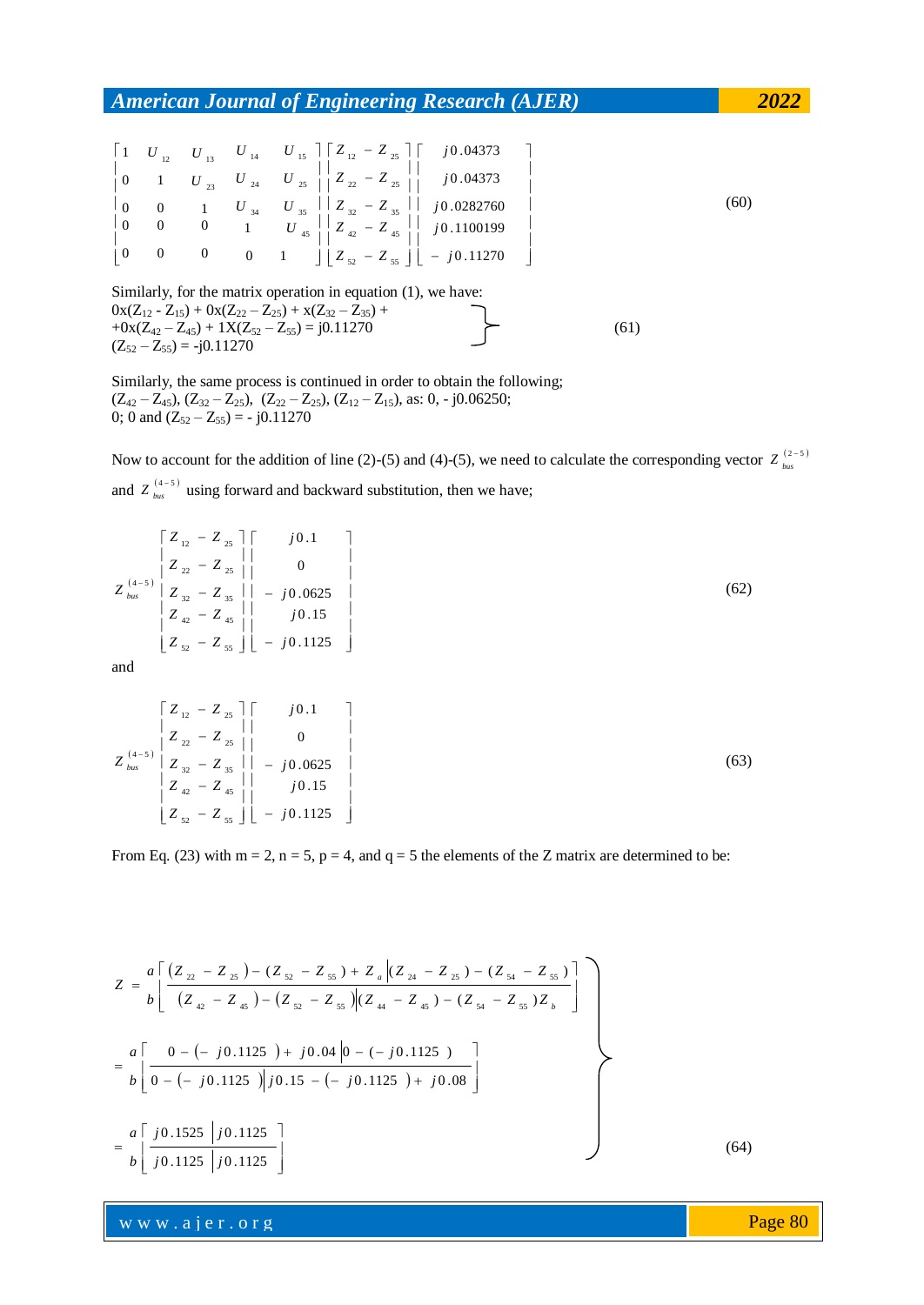Using Eq. (23), we can calculate  $1_a$  and  $I_b$  as the solution of

 $AV = - I_a Z_{bus}^{(2-5)} - I_b Z_{bus}^{(4-5)}$ 

$$
\begin{bmatrix} j0.1525 & j0.1125 \\ j0.1125 & j0.3425 \end{bmatrix} \begin{bmatrix} I_a \\ I_b \end{bmatrix} = \begin{bmatrix} V_2 - V_5 \\ V_4 - V_5 \end{bmatrix} = \begin{bmatrix} 1.0 & -0.98 \\ 0.989 - 0.98 \end{bmatrix} = \begin{bmatrix} 0.02 \\ 0.005 \end{bmatrix}
$$
 (65)

From which we find  $I_a = j0.158876$  and  $I_b = j0.037587$ . According to Eqs. (17) and (26), the changes in the voltages at all buses are:

 $\langle$  0<sup>0</sup>  $\overline{\phantom{a}}$  $\overline{\phantom{a}}$  $\overline{\phantom{a}}$  $\overline{\phantom{a}}$  $\overline{\phantom{a}}$  $\langle$  0<sup>o</sup> ]  $\begin{bmatrix} 0.013645 & \lt 0 \end{bmatrix}$  $\mathbb{I}$  $\mathbb{I}$  $\mathsf{I}$  $\mathbb{I}$  $\mathbb{I}$  $\begin{bmatrix} 1 & 0.003759 & 0 \end{bmatrix}$  $\overline{\phantom{a}}$  $= 0.00781$  < 0 .1125 *j*  $\overline{\phantom{a}}$  $\overline{\phantom{a}}$  $\overline{\phantom{a}}$  $\overline{\phantom{a}}$  $\overline{\phantom{a}}$ L  $\mathsf{I}$  $\mathsf{I}$  $- j0.037587$  |  $\mathsf{I}$  $\mathsf{I}$ L L  $\overline{a}$  $\left[ -j0.1125 \right]$  $\overline{\phantom{a}}$  $\overline{\phantom{a}}$  $\overline{\phantom{a}}$  $\overline{\phantom{a}}$  $\overline{\phantom{a}}$  $\overline{\phantom{a}}$ L L L L L L 0  $\mathbf 0$  $0.005638 < 0$  $0.00781 < 0$ 0 0 .15  $0.037587$   $\qquad$   $\qquad$   $\qquad$   $\qquad$   $\qquad$   $\qquad$   $\qquad$   $\qquad$   $\qquad$   $\qquad$   $\qquad$   $\qquad$   $\qquad$   $\qquad$   $\qquad$   $\qquad$   $\qquad$   $\qquad$   $\qquad$   $\qquad$   $\qquad$   $\qquad$   $\qquad$   $\qquad$   $\qquad$   $\qquad$   $\qquad$   $\qquad$   $\qquad$   $\qquad$   $\qquad$   $\qquad$   $\qquad$   $\qquad$   $\qquad$  0 0 .1 *j*  $\boldsymbol{0}$ 0.158876  $\vert$  - j0.0625  $\overline{0}$ 0 *j*  $j$ 0.158876 |\_  $j$ 0.0625 |\_  $j$ 0.037587 |\_  $j$ (66)